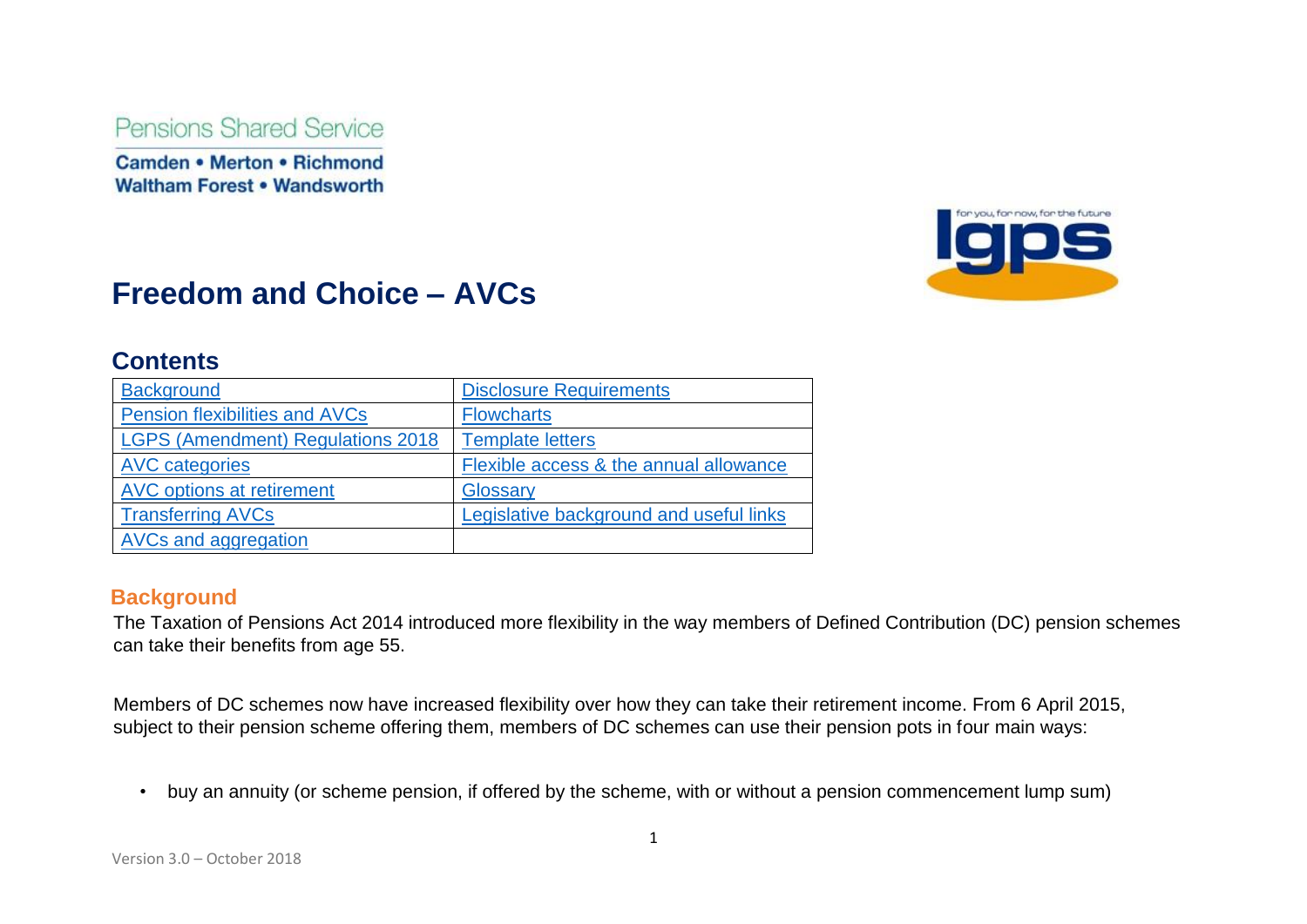- enter into a flexi access drawdown arrangement
- take a number of lump sums from uncrystallised funds at different stages i.e. an Uncrystallised Fund Pension Lump Sum (UFPLS)
- take the entire pot from uncrystallised funds in one go (UFPLS).

For clarity, the LGPS is a Defined Benefit (DB) pension scheme with an in-house AVC arrangement provided for within its regulations. The in-house AVC arrangement is a DC scheme.

The Pension Schemes Act 2015 amended the Pension Schemes Act 1993 to allow members to transfer their LGPS benefits and in-house AVC plans independently of each other, rather than having to transfer all of the benefits under the scheme together, as was the case before 6 April 2015.

In addition to the increased flexibilities, certain additional safeguards and disclosure requirements were introduced to help people make informed decisions about their retirement options.

# **Do the pension flexibilities apply to in-house AVCs?**

Although the in-house AVC arrangement within the LGPS is a DC scheme which provides money-purchase benefits, the increased flexibilities mentioned above i.e.

flexi access drawdown and the option of taking one or more UFPLS are not permitted in the LGPS.

In May 2016, MHCLG consulted on amending regulations for the LGPS in England and Wales which proposed introducing the UFPLS option into the LGPS for AVCs. However, in its [response](http://lgpslibrary.org/assets/cons/lgpsew/20160527GR.pdf) [t](http://lgpslibrary.org/assets/cons/lgpsew/20160527GR.pdf)o the consultation, MHCLG stated that the UFPLS option would not be introduced into the LGPS due to the substantial administrative complexities it would introduce. Therefore, if members wish to enter into flexi-access drawdown or take an UFPLS, they must transfer their AVC plan(s) to a DC scheme which provides the required flexibility.

Members are unable to take payment of their AVC benefits within the LGPS before taking their main scheme benefits.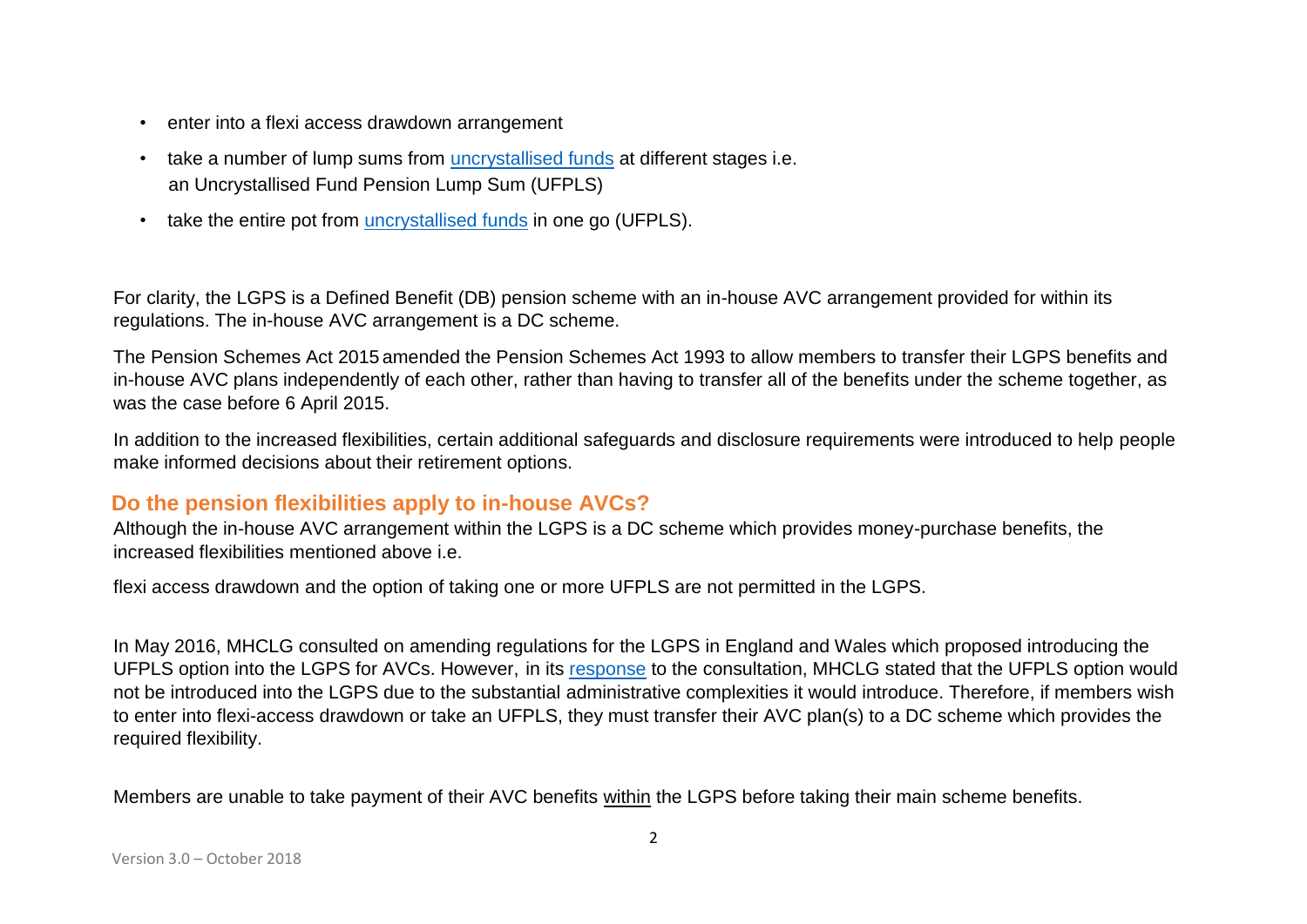# **LGPS (Amendment) Regulations 2018**

The LGPS (Amendment) Regulations 2018 amend the Transitional Regulations 2014 to provide that, from 14 May 2018, the rules that apply to AVC plans that started on or after 1 April 2014 will also apply to AVC plans that started before 1 April 2014. The change affects:

- active members on 14 May 2018 who have an AVC plan that started before 1 April 2014, and
- deferred/pensioner<sup>1</sup> members who have an AVC plan that started before 1 April 2014, who left active membership of the scheme on or after 1 April 2014 and take payment of their AVC plan after 13 May 2018.

The changes do not affect members who left the LGPS before 1 April 2014, nor do they apply to councillor members whose AVCs are contributed to and paid under the rules of the LGPS 1997 Regulations.

The changes means that, for affected members, regulation 17 of the 2013 Regulations applies to an AVC plan entered into before 1 April 2014 as it applies to an AVC plan entered into on or after that date, but with two protections:

- the normal pension age in an AVC plan entered into before 1 April 2014 is the normal retirement age under the 2008 Scheme; and
- members who started paying AVCs before 13 November 2001 still retain the right to buy extra membership in the LGPS with their AVC plan in accordance with regulation 66(8) of the 1997 Regulations.

This means there is now a further category of AVC plan i.e. a protected post 2014 AVC plan. See the 'categories of AVC plans' section for more information.

 $1$  Where a member who left the LGPS on or after 1 April 2014 took payment of their main scheme benefits before 14 May 2018 but deferred payment of their AVC plan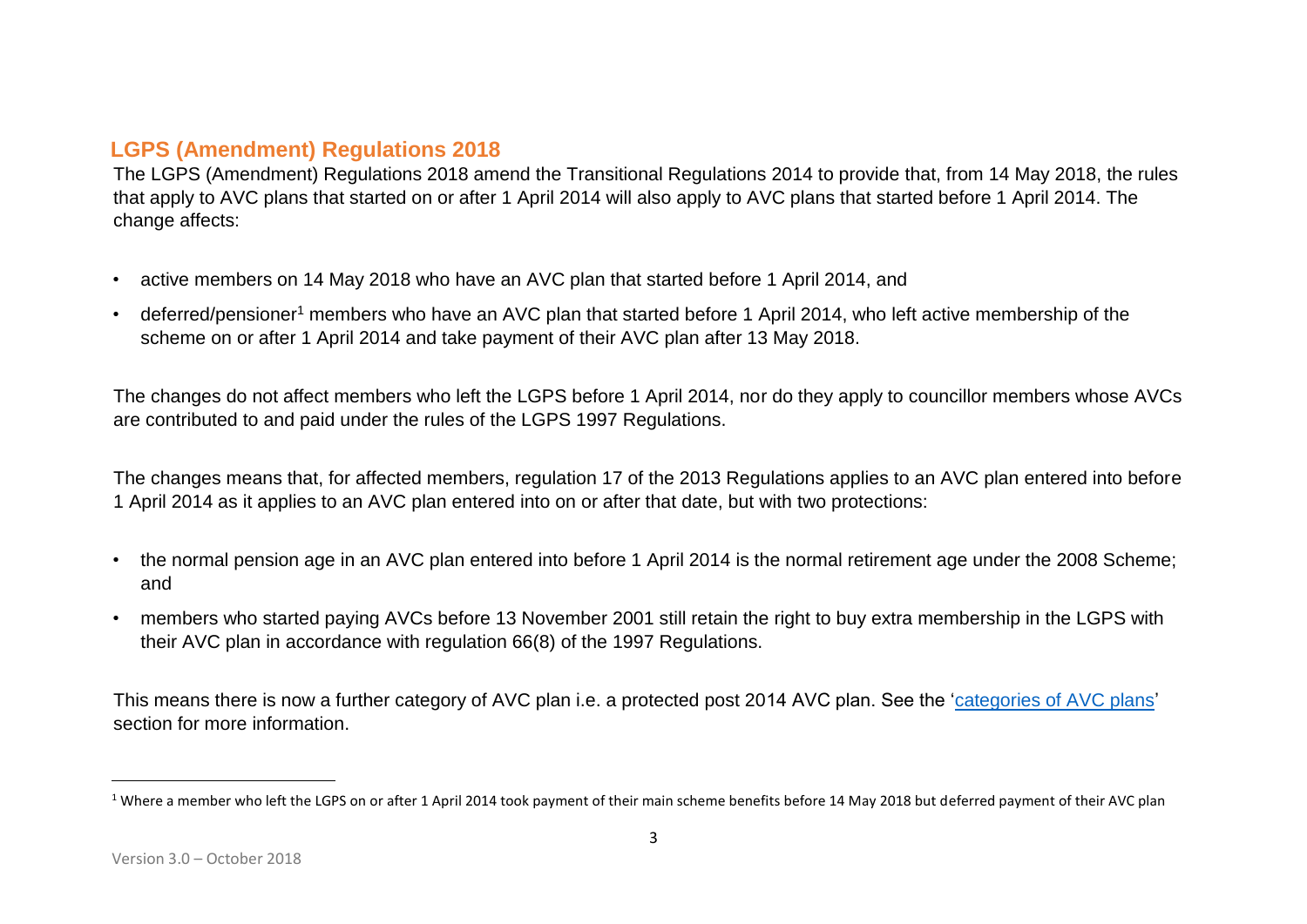The changes made by the LGPS (Amendment) Regulation 2018 also have implications for how affected members can take their AVC plan, how an AVC plan is paid in the event a member dies before taking the AVC plan, the amount that can be paid into an AVC and what happens to an AVC plan when main scheme benefits are aggregated. Where appropriate, the changes are incorporated within the rest of this guide. For full details of the changes se[e](http://www.lgpsregs.org/bulletinsetc/bulletins.php) [bulletin 171.](http://www.lgpsregs.org/bulletinsetc/bulletins.php) 

### **Categories of AVC plans**

Before 14 May 2018, AVCs were categorised as either pre or post 2014 AVC plans. As described in the section above, there is now a further category of AVC plan i.e. a protected post 2014 AVC plan. The three categories of AVC plan are described below:

#### **Post 2014 AVC plan**

An AVC plan that started on or after 1 April 2014, or is treated as such upon aggregation (see the aggregation section).

#### **Pre 2014 AVC plan**

An AVC plan that started before 1 April 2014, where the member either left the LGPS before 1 April 2014 or took payment of the AVC plan before 14 May 2018.

#### **Protected Post 2014 AVC plan**

An AVC plan that started before 1 April 2014, where the member remains in the same employment<sup>2</sup>, is an active member of the LGPS on 31 March 2014 and 1 April 2014 and takes payment of the AVC plan after 13 May 2018. That member holds a protected post 2014 AVC plan even if they stopped paying AVCs before 1 April 2014. A protected post 2014 AVC plan retains the NRA under the 2008 scheme and the member retains the right to use option four below, if eligible.

<sup>&</sup>lt;sup>2</sup> It is for the employer to determine whether a new employment commences when a person is offered a new, consecutive, contract (e.g. as a result of a promotion) or whether they have simply carried on in the same employment.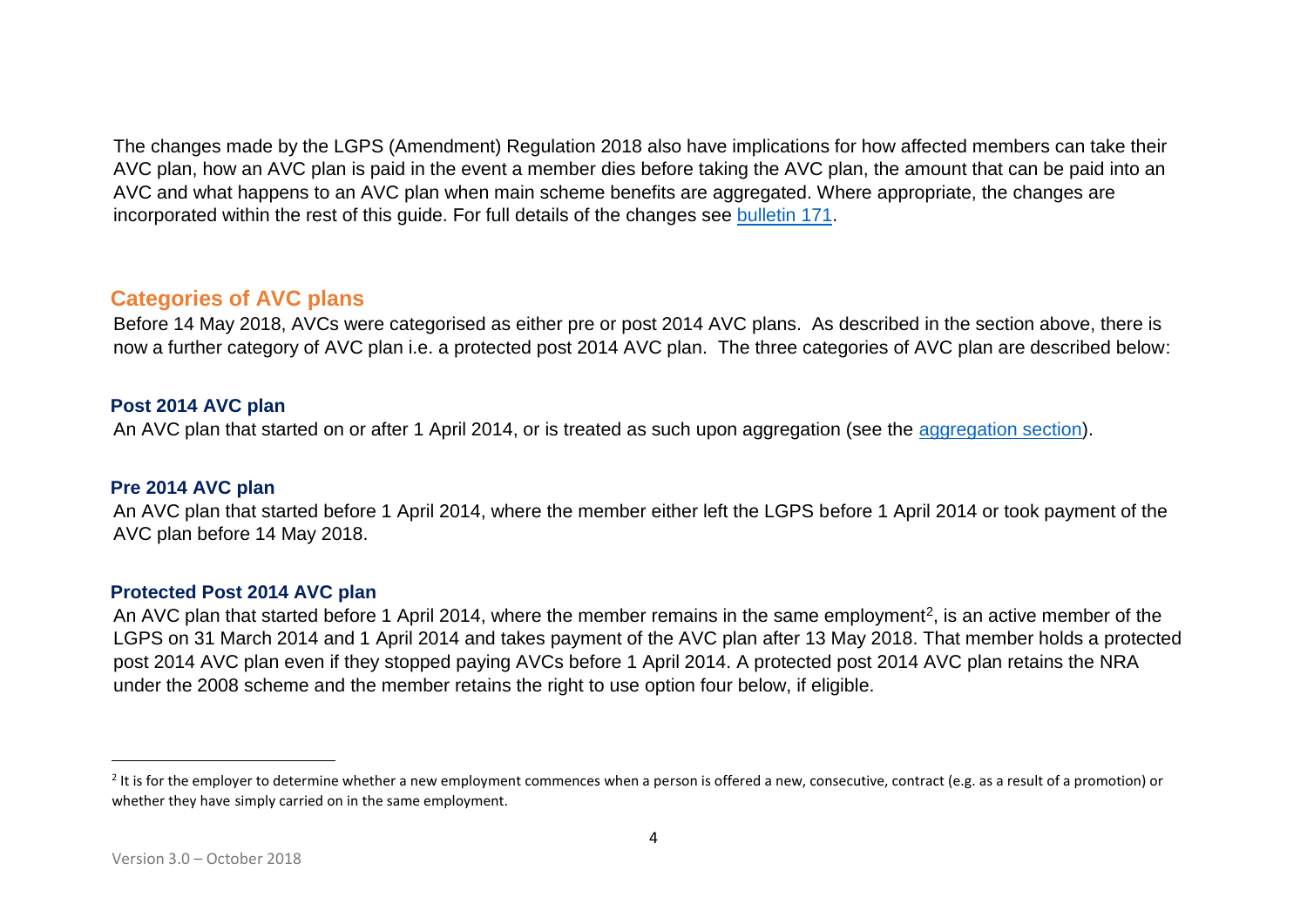# **AVC options at retirement**

When a member takes their main scheme benefits from the LGPS they must notify the relevant administering authority how they would like to use their accumulated AVC plan, in accordance with the options below:

- **1. Buy one or more annuities**  from an insurance company, bank or building society of the member's choice at the same time as taking their main scheme benefits.
- **2. Buy a top-up LGPS pension** they can use some or all of their AVC plan to buy a top-up pension from the LGPS but, for pre 2014 AVC plans, only if the member takes immediate payment of their main scheme benefits when they leave the scheme.
- **3. Take a pension commencement lump sum**  members can take up to 100% of their AVC plan as a tax free lump sum if taken at the same time as the main scheme pension provided, when added to any LGPS lump sum, it does not exceed 25% of the overall value of the LGPS benefits (including the AVC plan) or 25% of the member's available lifetime allowance.
- **4. Buy extra membership in the LGPS** if the member's AVC contract started before 13 November 2001 the member may be able, in certain circumstances (such as flexible retirement, retirement on ill health grounds or on ceasing payment of AVCs before retirement) to convert the AVC plan into extra LGPS membership in order to increase their LGPS benefits. The extra membership

will provide a pension of 1/60<sup>th</sup> of final pay for each year of membership purchased.

**5. Leave their AVC plan invested and use it at a later date** - if the member has a pre 2014 AVC plan they can elect to defer taking their AVC anytime up to the eve of their 75<sup>th</sup> birthday. However, members that take their AVC at a later date can normally only take up to 25% of the AVC plan as a tax free lump sum and would be obliged to buy one or more annuities from an insurance company, bank or building society with the remainder. If a member defers taking their AVC when they take their main scheme pension, provided the conditions set out in the transfer section of this guide are met, they have a statutory right to transfer out their AVC plan up to the eve of their 75<sup>th</sup> birthday. Note, members with post 2014 AVC plans or protected post 2014 AVC plans must take their AVC at the same time as they take their main scheme benefits (except for some flexible retirees, see below).

It is possible for a member to take a combination of options one, two and three, if they are eligible for those options individually.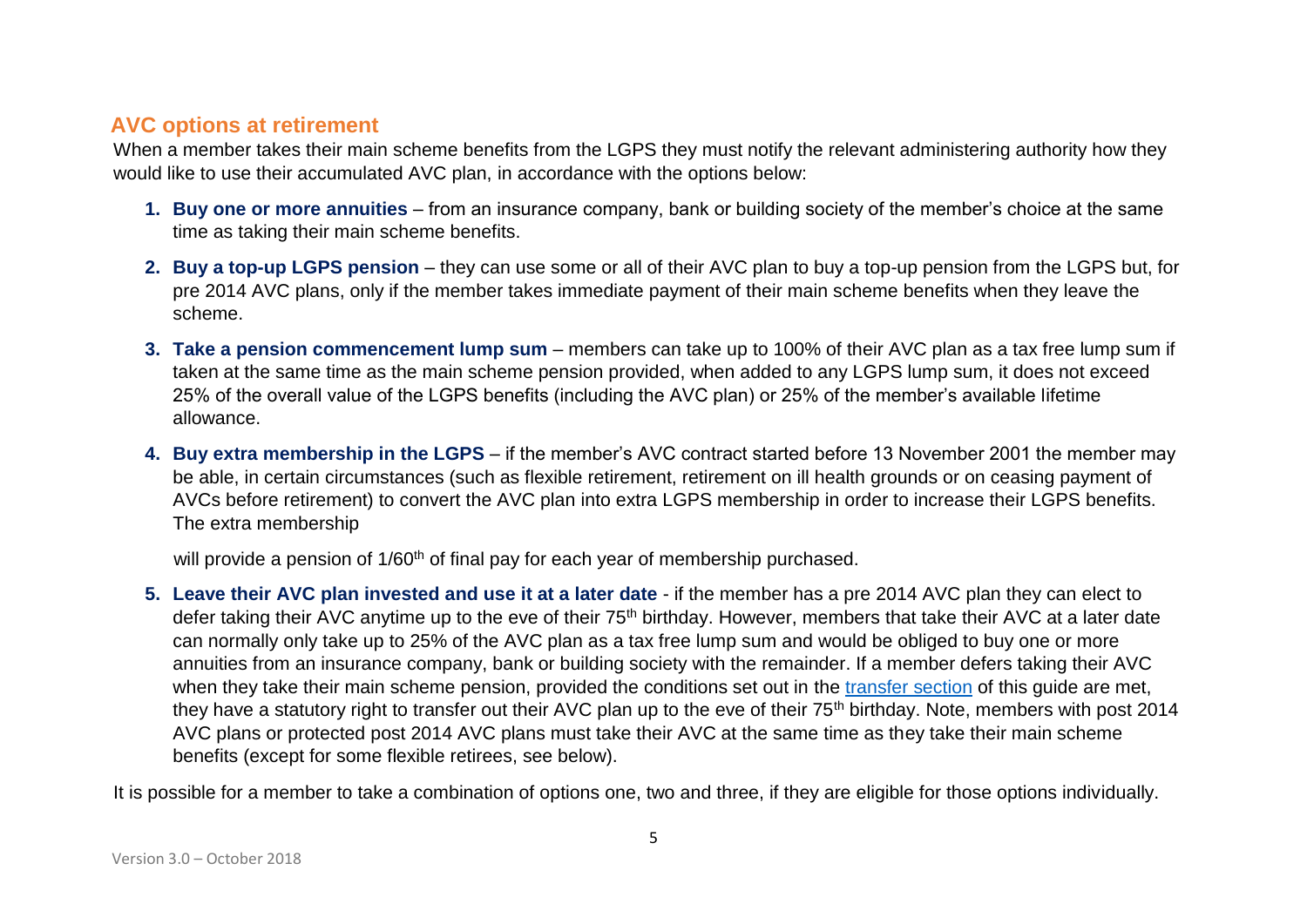If a member flexibly retires and their AVC contract started on or after 13 November 2001 they can choose to take some, all or none of their AVC plan in one of the above ways at the time they take their flexible retirement benefits, and, if they wish, continue paying AVCs. If the AVC contract started before 13 November 2001 the AVC contract will cease and the member will have to use all of the AVC plan in one of the above ways at the time they take their flexible retirement benefits.

#### **AVC options for pension credit members**

Where the debited member has been a member of the 2014 scheme and the transfer date is on or after 1 April 2014, options one, two and three above apply equally to pension credit members as they do to post 2014 AVC members who have taken out an AVC in their own right (except for pension credit members where the debited member's pension benefits are already in payment on the transfer date – these members are not allowed to take a pension commencement lump sum)<sup>3</sup>. Options four and five do not apply.

Where the debited member left the LGPS prior to 1 April 2014 or the transfer date is prior to 1 April 2014, pension credit members are only able to take up to 25% of the AVC plan as a pension commencement lump sum and they must buy one or more annuities with the remainder. However, if the debited member's pension benefits are already in payment on the transfer date the pension credit member is not permitted to take a pension commencement lump sum. Option five also applies.

#### **AVC options for councillor members**

Councillor members are able to take options one, three and five. Options two and four do not apply. Councillor AVCs continue to fall under the 1997 Regulations (which means any active councillors in Wales are restricted to paying 50% of pensionable pay into an AVC plan).

# **Transferring AVCs**

The Pension Schemes Act 2015 Act made a number of changes to the transfer rights of members, including introducing certain new concepts and definitions, which are explained below.

<sup>3</sup> Para 2 of Sch 29 to the Finance Act 2004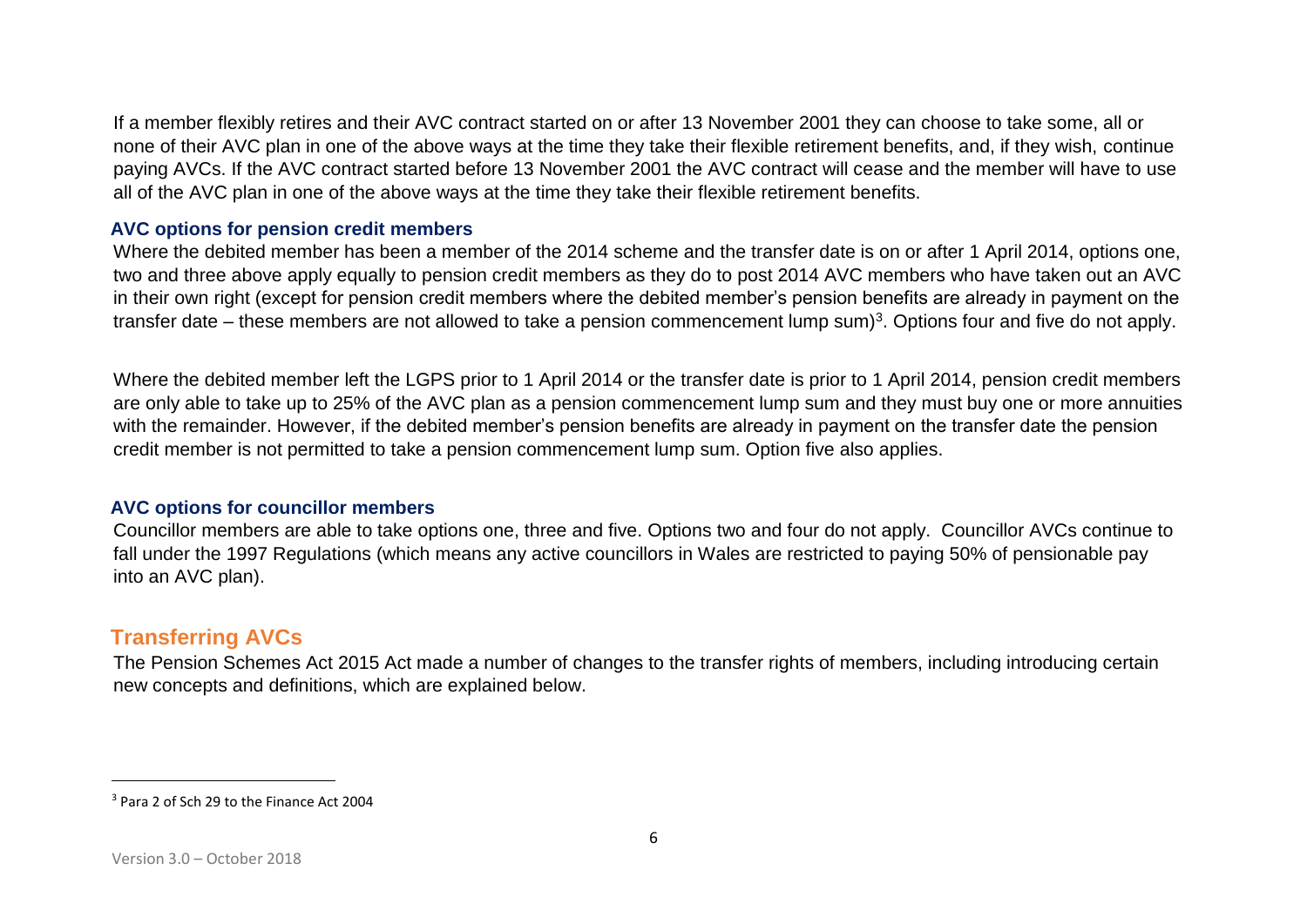Benefits are now described as either 'flexible' or 'safeguarded':

| <b>Safeguarded benefits</b> |
|-----------------------------|
| Any benefits that are not:  |
| □ Money purchase benefits   |
| □ Cash balance benefits     |
|                             |

In relation to the LGPS benefits, main scheme benefits are safeguarded benefits and AVCs are generally deemed to be flexible benefits. However, an AVC product that offers Guaranteed Annuity Rates (GARs) falls under 'the third type of benefit' above and is considered to be a safeguarded-flexible benefit. The Secretariat recommend that, if they haven't already done so, all administering authorities ask their AVC provider<sup>5</sup> to confirm that their AVC product does not fall within the definition of safeguarded-flexible benefits.

For the purpose of this guide all LGPS AVC plans are assumed be money purchase benefits.

The above distinction is important because a transfer of safeguarded benefits to a scheme that provides flexible benefits (i.e. a DC scheme) is subject to the requirement that, where the member's cash equivalent transfer value of safeguarded benefits in the scheme is more than £30,000 (excluding AVCs and any survivor's pension which the member is in receipt of, but including any pension credit rights), the member must obtain appropriate independent advice.

As AVCs are generally flexible benefits this guide will be not be looking at the requirement to obtain appropriate independent advice in respect of safeguarded benefits.

<sup>&</sup>lt;sup>4</sup> A benefit, other than a money purchase benefit or cash balance benefit, calculated by reference to an amount available for the provision of benefits to or in respect of the member (whether the amount so available is calculated by reference to payments made by the member or any other person in respect of the member or any other factor).

<sup>5</sup> Prudential have confirmed that Prudential's With-Profits policies are not safeguarded benefits as they do not offer GARs under the AVC product.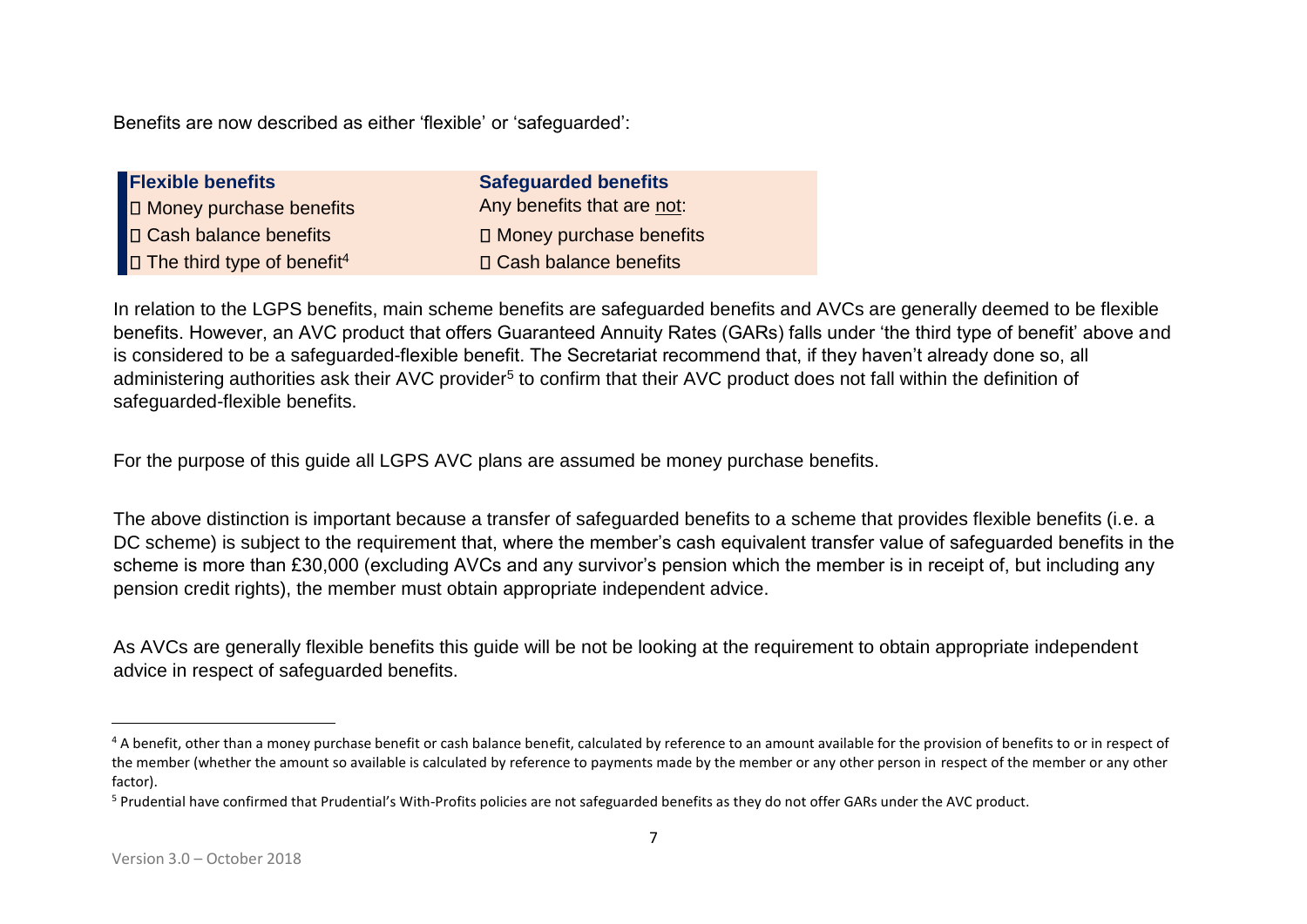#### **Statutory transfers: categories of benefits**

From 6 April 2015 the statutory right to transfer applies separately in relation to each category of benefits a member holds in the LGPS, as opposed to all of the benefits under the Scheme. Benefits are split into the following three categories:

Money purchase benefits (i.e. LGPS AVCs)

- $\Box$  Flexible benefits that are not money purchase benefits i.e. cash balance benefits or the third type<sup>2</sup>
- □ Benefits that are not flexible benefits (i.e. main scheme benefits as they are DB benefits)

Section 93 of the Pension Schemes Act 1993 provides that where a member has more than one category of benefit in a pension scheme they will have a statutory right to transfer out all of their benefits in relation to each category separately. For the LGPS this means that, since 6 April 2015, members are able to transfer out their AVC plan(s) independently of their main scheme benefits.

In addition, section 96 of the Pension Schemes Act 1993 says that a member transferring their accrued rights in a category from the LGPS must transfer out all the rights in that category (with the exception of contracted-out rights). This means that if a member has more than one AVC plan in the Scheme, they must elect to transfer them all, even if those AVC plans are in different LGPS funds<sup>6</sup>.

#### **Transferring AVCs independently of main scheme benefits**

A member with an entitlement to a deferred benefit under the Scheme (or who has met the vesting period required for an entitlement to a deferred benefit) who also has an AVC plan can transfer out their main scheme benefits and not their AVC plan, or vice versa.

In respect of AVC transfers the following conditions must all be met: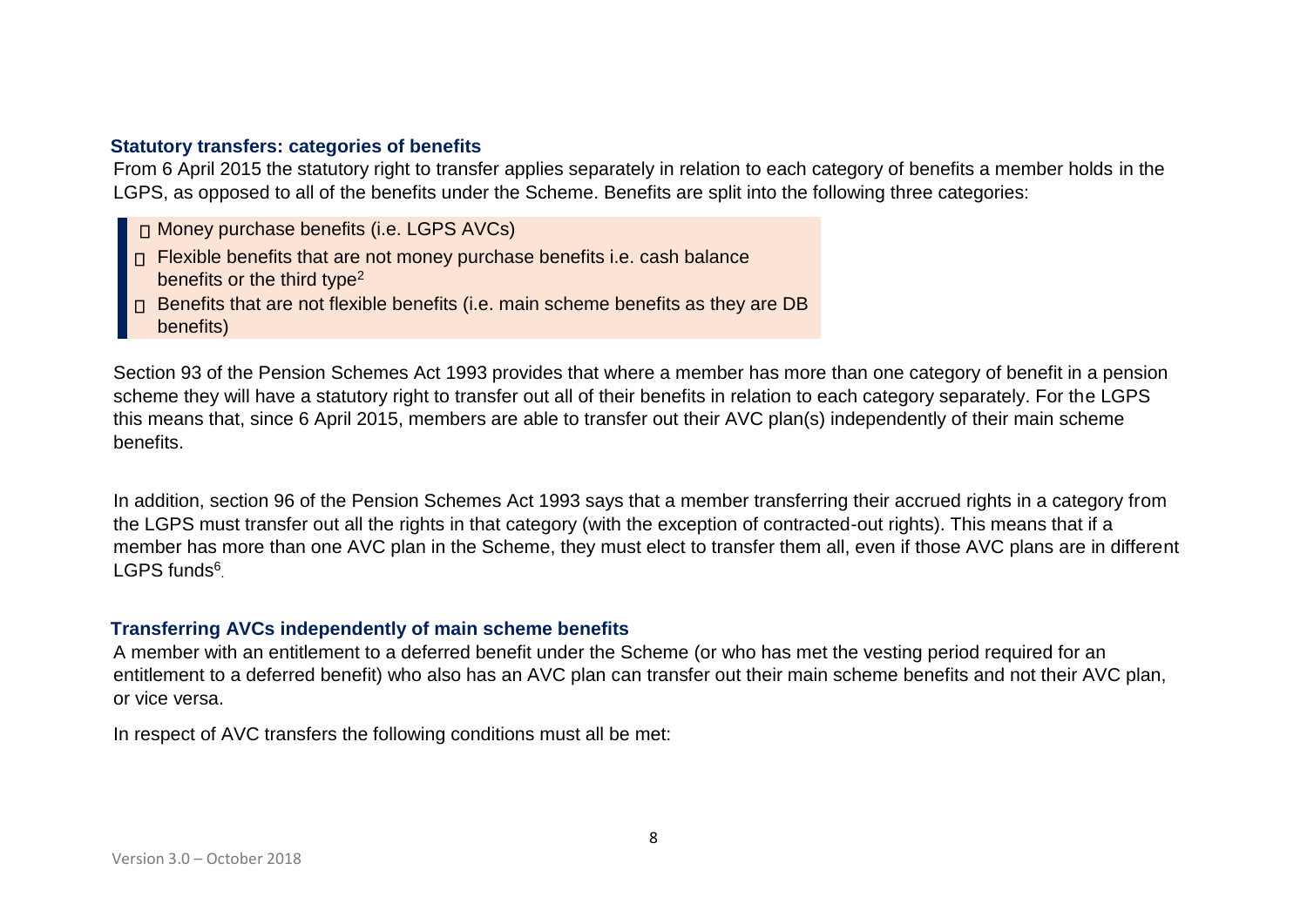- n no crystallisation event has occurred in relation to LGPS AVC benefits in that or any other LGPS fund (other than Pension Credit rights derived from AVCs or a survivor's pension derived from AVCs). Note that a crystallisation event for this purpose is payment of a pension or annuity derived from the AVCs. If the member has previously taken an AVC plan wholly as tax free cash, this (perhaps perversely) will not constitute a Crystallisation Event for the purposes of section 93(3) and (7) of the Pension Schemes Act 1993,
- $\Box$  the member is no longer actively contributing to an AVC in that or any other LGPS fund,
- $\Box$  if the member has more than one AVC plan in the Scheme, they must elect to transfer them all, even if those AVC plans are in different LGPS funds. This is in accordance with section 96 of the Pension Schemes Act 1993.<sup>6</sup> A transfer out can be made to one or more receiving schemes by virtue of section 96(1) of the Act.

It should be noted that all references to "LGPS fund" above are references to the

LGPS in England and Wales. The LGPS in Scotland, Northern Ireland and the Isle of Man are different registered pension schemes meaning that the above requirements do not apply to any LGPS benefits the member may also have accrued in those schemes.

It should also be noted that:

• a member who has met the vesting period under the Scheme who also has an AVC plan can transfer out their AVC plan even if they are still contributing to the main scheme, by virtue of section 93 of the Pension Schemes Act 1993.

 $6$  The LGPS in England and Wales is technically treated as one single scheme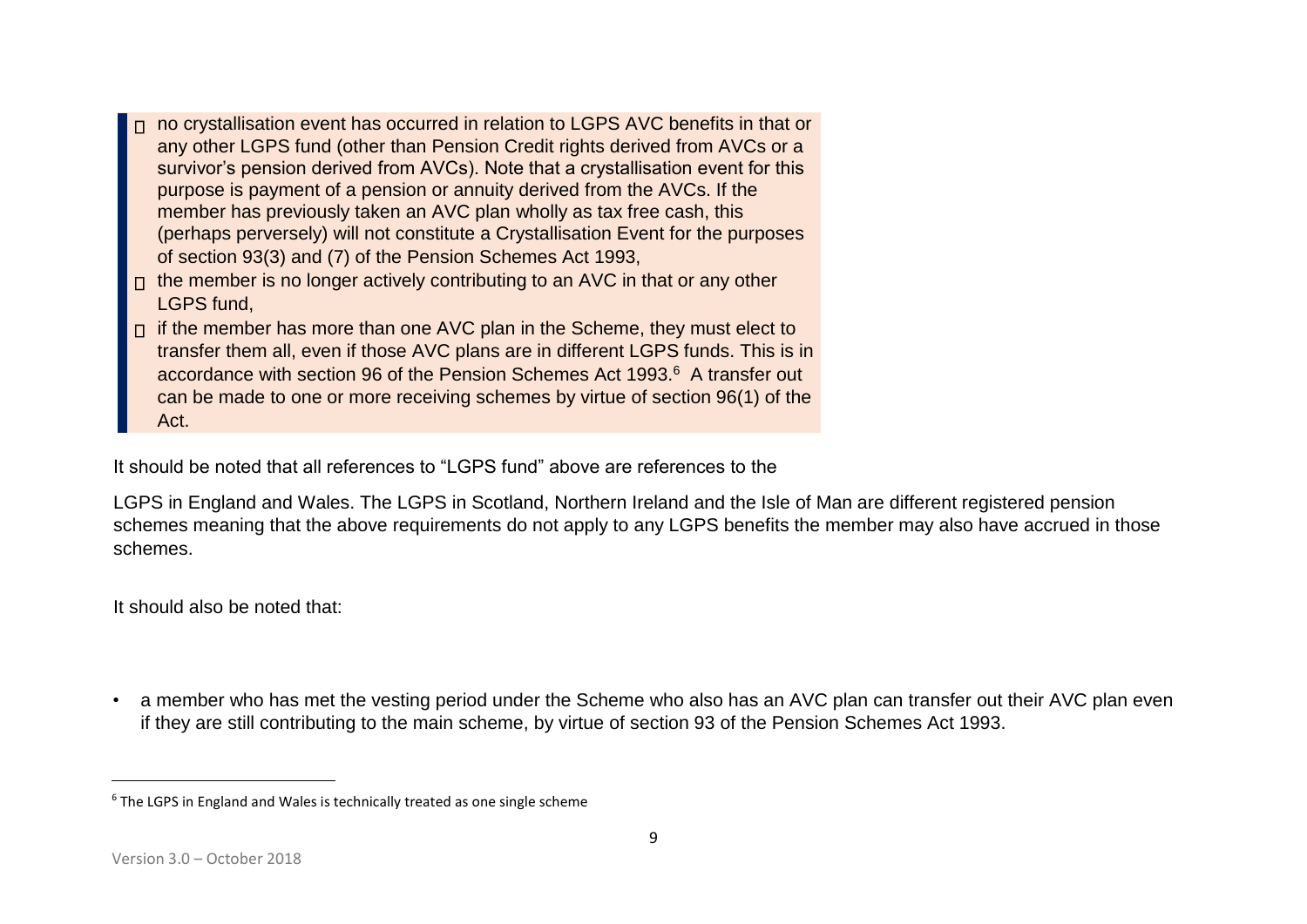- the requirement for the member to have stopped accruing rights in that category at least one year before normal pension age does not apply to AVCs (section 93(4) of the Pension Schemes Act 1993).
- pension credit members are also able to transfer their main scheme benefits and AVCs independently of each other by virtue of section 101F of the Pension Schemes Act 1993. Although the pension credit member must give a notice to transfer their main scheme benefits at least one year before normal benefit age, this does not apply in relation to the pension credit AVCs by virtue of section 101G of the Pension Schemes Act 1993.
- a pension credit AVC member who is also an AVC member in their own right has the statutory right to transfer their AVC plans independently of each other

e.g. they could transfer out their pension credit AVC plan(s) but leave the AVC plan(s) in their own right invested, or vice versa<sup>7</sup>.

a member with 3 or more months<sup>8</sup> but less than 2 years membership has to transfer the whole of their accrued rights (i.e. they cannot transfer out their main scheme benefits and not their AVC plan, or vice versa) by virtue of section 101AA of the Pension Schemes Act 1993.

#### **Orphan AVCs**

 $\overline{a}$ 

The statutory right to transfer different categories of benefits separately also means that a member who has met the vesting period under the scheme can transfer their main scheme benefits out of the LGPS and leave their AVC plan still invested which has the effect of creating orphan AVCs.

The right to transfer AVCs and main scheme benefits independently of each other is provided for by the Pension Schemes Act 1993 (as amended by the Pension Schemes Act 2015) and has the effect of overriding regulation 17(10)<sup>9</sup> of the LGPS

 $7$  Under section 96(4) of the Pension Schemes Act 1993 the LGPS could require that where a member elects to transfer out pension credit rights in a category they must also transfer out the rights they have accrued in their own right in that category, and vice versa. The LGPS Regulations do not require this however.

<sup>&</sup>lt;sup>8</sup> And those with less than 3 months' membership who left the LGPS in England and Wales between 1 April 2008 and 31 March 2014 (see regulation 78(2) of the LGPS (Administration) Regulations 2008).

 $9$  Regulation 17(10) provides that a member must transfer out their AVC fund where they are transferring out their main scheme benefits under regulation 96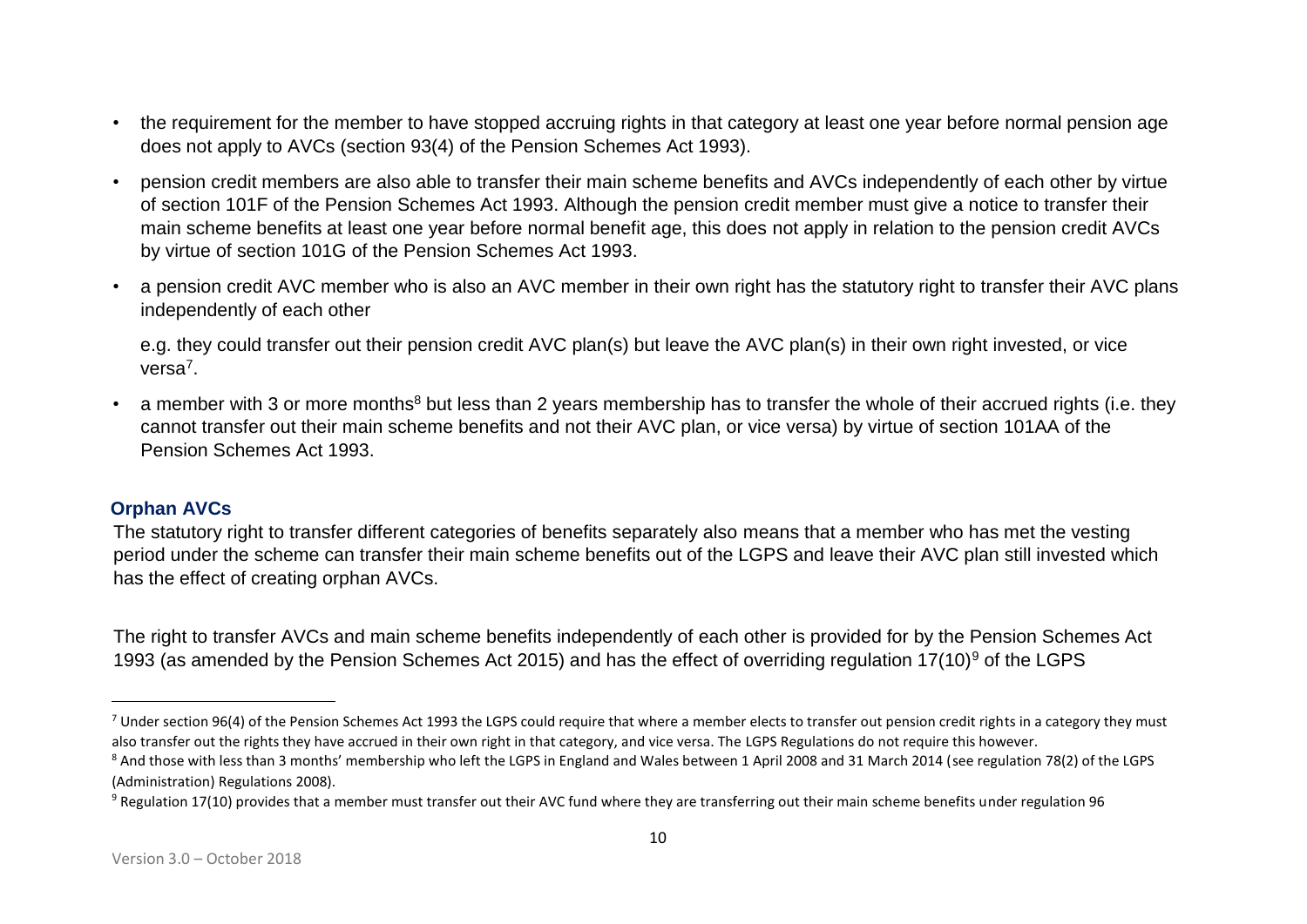Regulations 2013. This overriding right also applies to leavers under earlier schemes. Regulation 17(10) therefore needs to be amended to comply with the Pension Schemes Act 1993. However, until this happens administering authorities should still permit members to transfer their main scheme benefits independently of their AVCs in the appropriate circumstances.

See the section on AVCs and aggregation for the options available when a member re-joins the LGPS and aggregates their main scheme benefits but not their AVC plan.

| Transfer discharge forms to       |                      | AVC plan prior |             |            |
|-----------------------------------|----------------------|----------------|-------------|------------|
| enable a member to transfer out   |                      | to transfer    |             |            |
| their AVC plan are available at   |                      |                |             |            |
| the guides and sample             |                      |                |             |            |
| documents page of                 |                      |                |             |            |
| www.lgpsregs.org. AVCs and        |                      |                |             |            |
| aggregation Regulation 17(11)     |                      |                |             |            |
| of the LGPS 2013 Regulations      |                      |                |             |            |
| requires that where an active     |                      |                |             |            |
| member aggregates a deferred      |                      |                |             |            |
| benefit account or deferred       | Main scheme benefits |                | <b>AVCs</b> | Regulation |
| refund account with an active     |                      |                |             |            |
| pension account the realisable    |                      |                |             |            |
| value in any deferred AVC         |                      |                |             |            |
| account must be transferred to an |                      |                |             |            |
| arrangement under regulation 17   |                      |                |             |            |
| and the member may make an        |                      |                |             |            |
| election to make further          |                      |                |             |            |
| payments to the arrangement, if   |                      |                |             |            |
| they so wish. However, for        |                      |                |             |            |
| certain members who took out      |                      |                |             |            |

#### **Transfer discharge forms**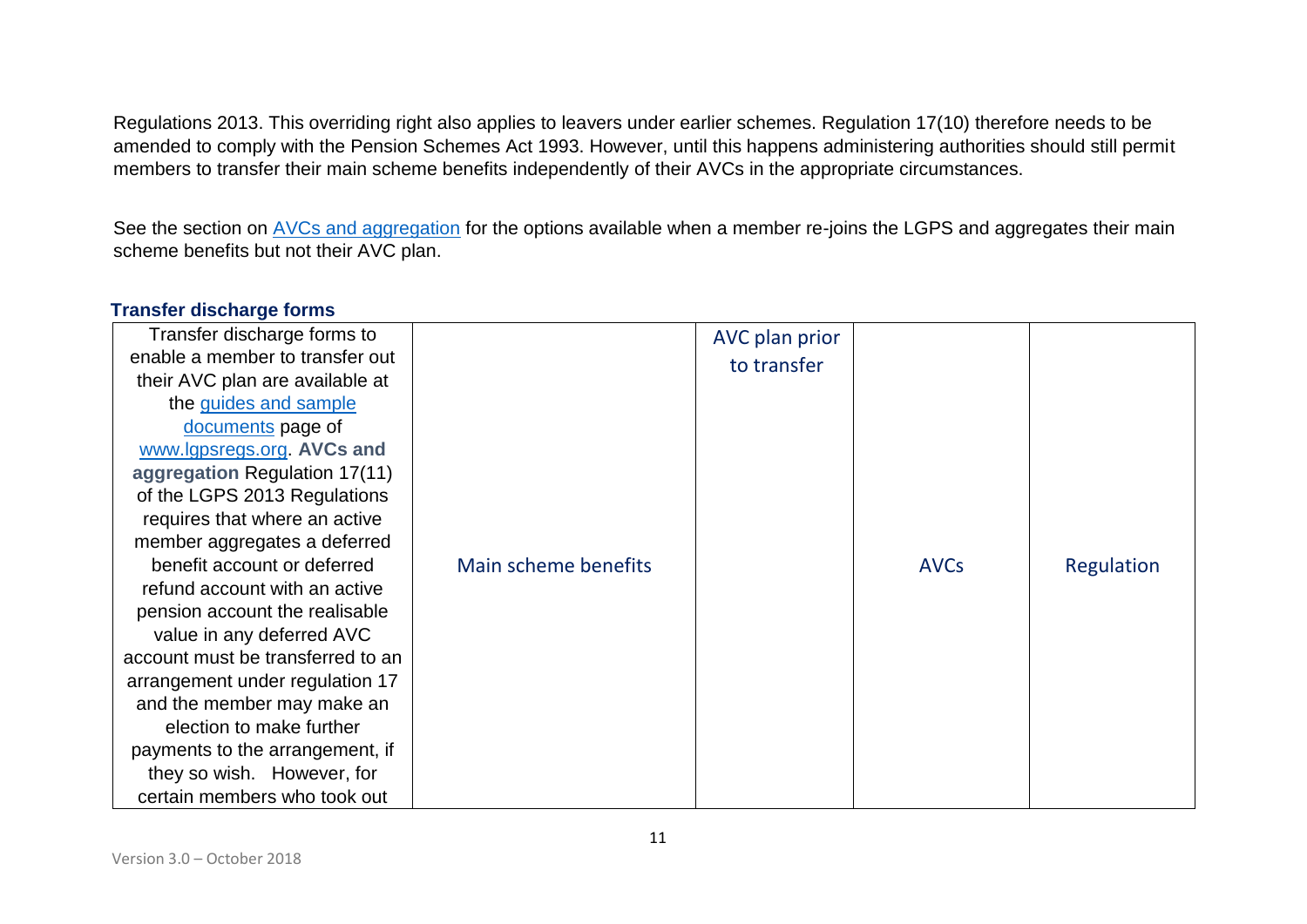| their AVC plan before 1 April<br>2014 the situation can differ. The<br>table below summarises the<br>position and has been aligned<br>with the aggregation scenarios,<br>as set out in the aggregation<br>technical guide. All scenarios<br>assume the member re-joins the<br>Scheme on or after 1 April 2014.<br><b>Aggregation scenario</b> |                                                                                                                                                    |                |                                                                                  |                  |
|-----------------------------------------------------------------------------------------------------------------------------------------------------------------------------------------------------------------------------------------------------------------------------------------------------------------------------------------------|----------------------------------------------------------------------------------------------------------------------------------------------------|----------------|----------------------------------------------------------------------------------|------------------|
| A1 - deferred refund with all post 31<br>March 2014 membership (or treated<br>as if it were post 31 March 2014<br>membership)                                                                                                                                                                                                                 | automatic aggregation                                                                                                                              | post 2014 plan | automatic<br>aggregation                                                         | LGPS 2013 17(11) |
| A2 - deferred benefit with all post 31<br>March 2014 membership (or treated<br>as if it were post 31 March 2014<br>membership)                                                                                                                                                                                                                | automatic aggregation unless<br>member elects to keep separate<br>within 12 months <sup>10</sup> of re-joining or<br>concurrent employment ceasing | post 2014 plan | automatic<br>aggregation (where<br>deferred benefit<br>account is<br>aggregated) | LGPS 2013 17(11) |

 $10$  or such longer period as the employer allows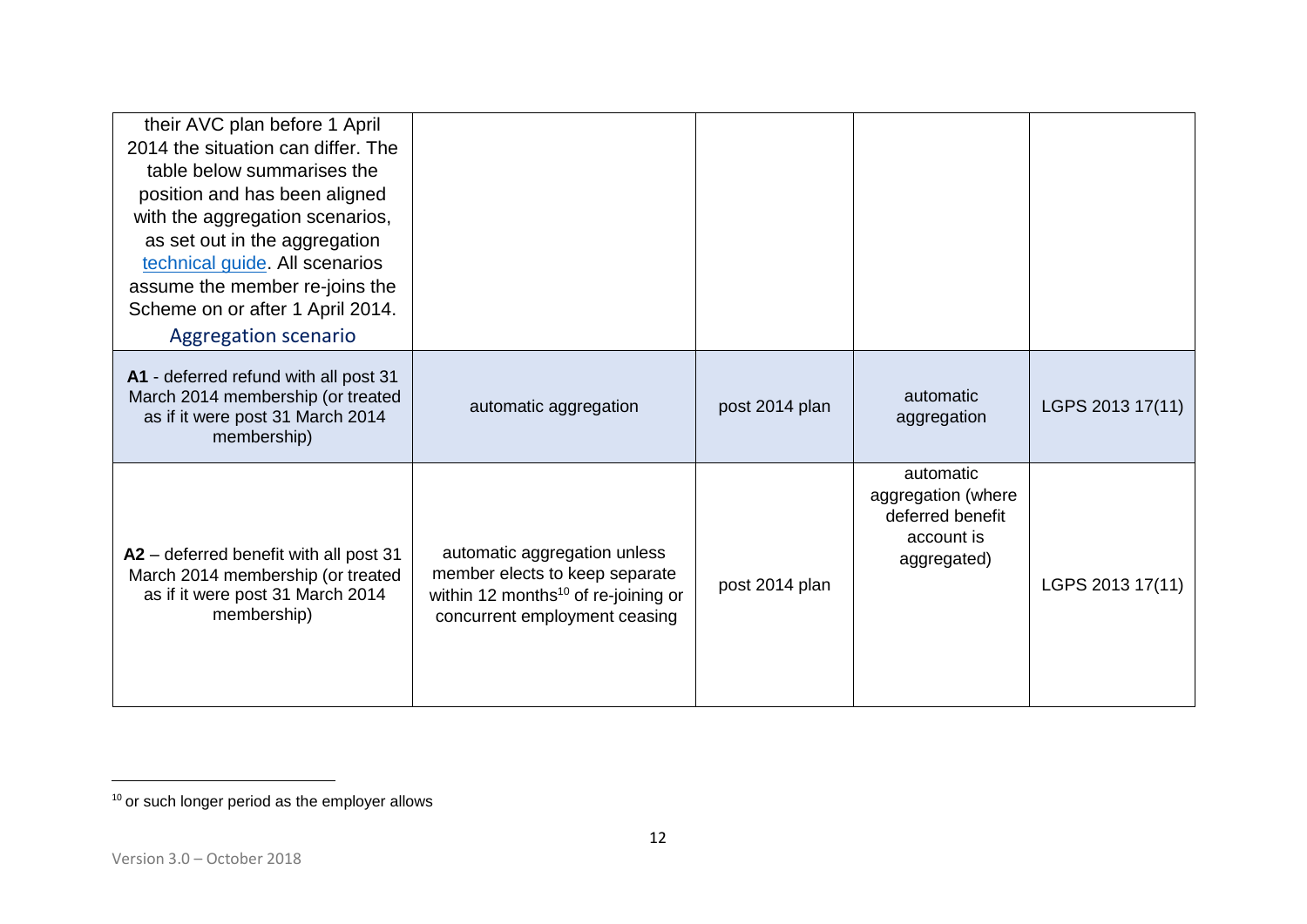| $B1 -$ deferred refund with mix of pre<br>and post 1 April 2014 membership<br>with a break of less than 5 years <sup>11</sup><br>and active in the scheme on 31<br>March 2014 and 1 April 2014 | automatic aggregation | protected post<br>2014 plan | AVC must be<br>aggregated unless<br>the member elects<br>not to | LGPS 2013 17(11)<br>Transitional<br>regulations and<br>15(3) |
|------------------------------------------------------------------------------------------------------------------------------------------------------------------------------------------------|-----------------------|-----------------------------|-----------------------------------------------------------------|--------------------------------------------------------------|
|                                                                                                                                                                                                |                       | post 2014 plan              | automatic<br>aggregation                                        | LGPS 2013 17(11)                                             |
|                                                                                                                                                                                                |                       |                             |                                                                 |                                                              |
|                                                                                                                                                                                                |                       | protected post              | AVC must be<br>aggregated unless<br>the member elects           | LGPS 2013 17(11)<br>Transitional                             |

| <b>B2</b> – deferred benefit with mix of pre<br>and post 1 April 2014 membership<br>with a break of less than 5 years <sup>11</sup>                                                                 | automatic aggregation unless<br>member elects to keep separate                   | protected post<br>2014 plan | the member elects<br>not to (where<br>deferred benefit is<br>aggregated)         | Transitional<br>regulations<br>15(3) |
|-----------------------------------------------------------------------------------------------------------------------------------------------------------------------------------------------------|----------------------------------------------------------------------------------|-----------------------------|----------------------------------------------------------------------------------|--------------------------------------|
| and active in the scheme on 31<br>March 2014 and 1 April 2014                                                                                                                                       | within 12 months <sup>10</sup> of re-joining or<br>concurrent employment ceasing | post 2014 plan              | automatic<br>aggregation (where<br>deferred benefit<br>account is<br>aggregated) | LGPS 2013 17(11)                     |
| $C1$ – deferred refund with a mix of pre<br>and post 1 April 2014<br>membership with a break of more<br>than 5 years <sup>11</sup> and active in the<br>scheme on 31 March 2014 and 1<br>April 2014 | $N/A$ – refund should already have<br>been paid                                  |                             |                                                                                  |                                      |

 $11$  in active membership of a public service pension scheme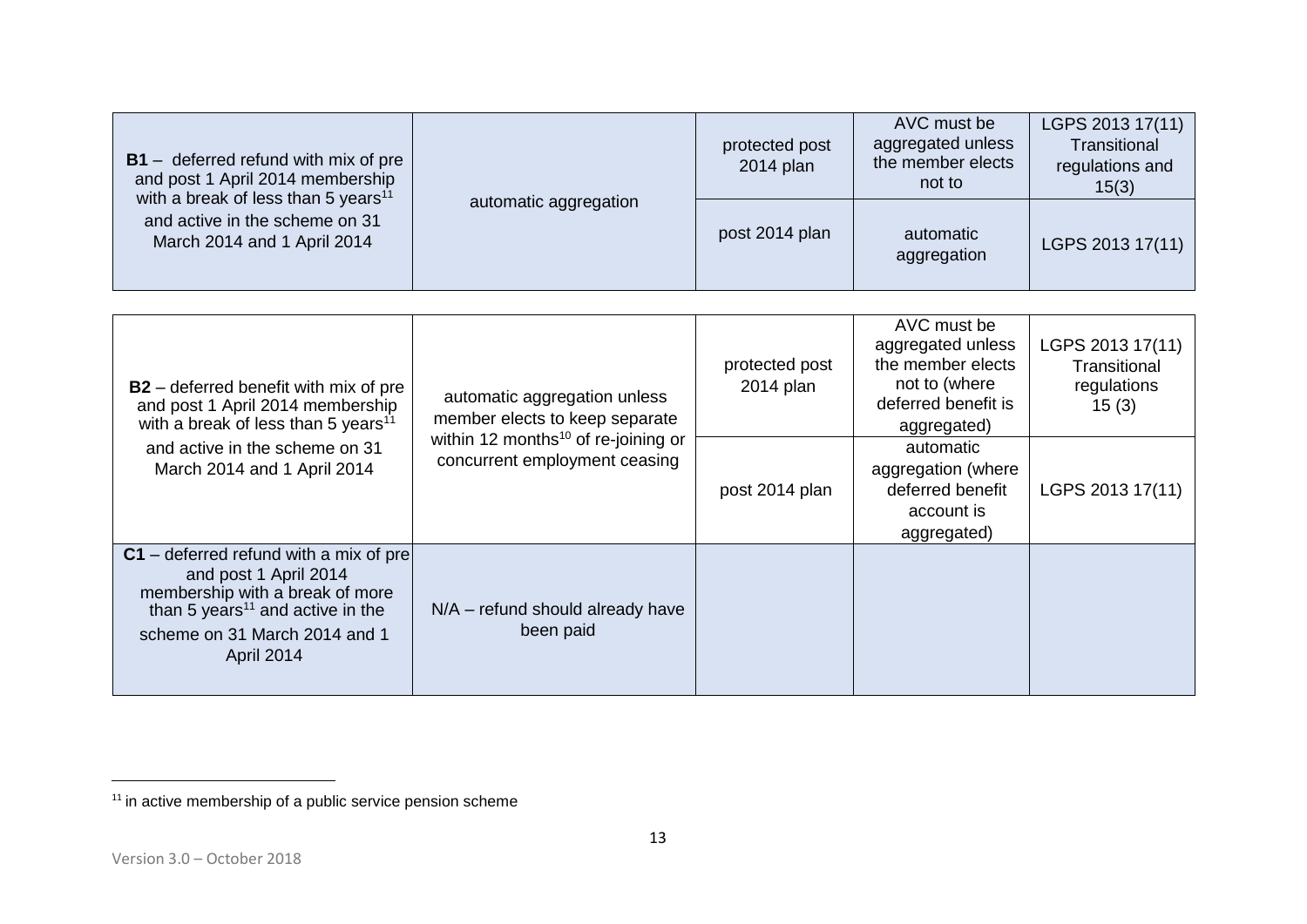| $C2$ – deferred benefit with a mix of<br>pre and post 1 April 2014<br>membership with a break of more<br>than 5 years <sup>11</sup> and active in the<br>scheme on 31 March 2014 and 1<br>April 2014 | automatic aggregation unless<br>member elects to keep separate<br>within 12 months <sup>10</sup> of re-joining                                                                                     | protected post<br>2014 plan | automatic<br>aggregation (where<br>deferred benefit<br>account is<br>aggregated)                             | LGPS 2013 17(11)                                      |
|------------------------------------------------------------------------------------------------------------------------------------------------------------------------------------------------------|----------------------------------------------------------------------------------------------------------------------------------------------------------------------------------------------------|-----------------------------|--------------------------------------------------------------------------------------------------------------|-------------------------------------------------------|
|                                                                                                                                                                                                      |                                                                                                                                                                                                    | post 2014 plan              | automatic<br>aggregation (where<br>deferred benefit<br>account is<br>aggregated)                             | LGPS 2013 17(11)                                      |
| D1 - deferred refund with pre 1 April<br>2014 membership only                                                                                                                                        | automatic aggregation                                                                                                                                                                              | pre 2014 plan               | automatic<br>aggregation                                                                                     | LGPS 2013 17(11)                                      |
| D <sub>2</sub> – deferred benefit with pre 1 April<br>2014 membership only with a break<br>of less than 5 years <sup>11</sup>                                                                        | if member elects to be treated as if<br>a member on 31 March 2014 and<br>1 April 2014 within 12 months <sup>10</sup> of<br>re-joining - benefits are<br>aggregated with final salary<br>protection | pre 2014 plan               | AVC must be<br>aggregated unless<br>the member elects<br>not to (where<br>deferred benefit is<br>aggregated) | LGPS 2013 17(11)<br>Transitional<br>regulations 15(3) |
|                                                                                                                                                                                                      | if member does not elect to be<br>treated as if a member on 31<br>March 2014 and 1 April 2014<br>within 12 months <sup>10</sup> of re-joining -<br>can elect to aggregate as earned<br>pension     |                             | automatic<br>aggregation (where<br>deferred benefit is<br>aggregated)                                        | LGPS 2013 17(11)                                      |
| D3 - deferred benefit with pre 1 April<br>2014 membership only with a break<br>of more than 5 years <sup>11</sup>                                                                                    | may elect to aggregate                                                                                                                                                                             | pre 2014 plan               | automatic<br>aggregation (where<br>deferred benefit is<br>aggregated)                                        | LGPS 2013 17(11)                                      |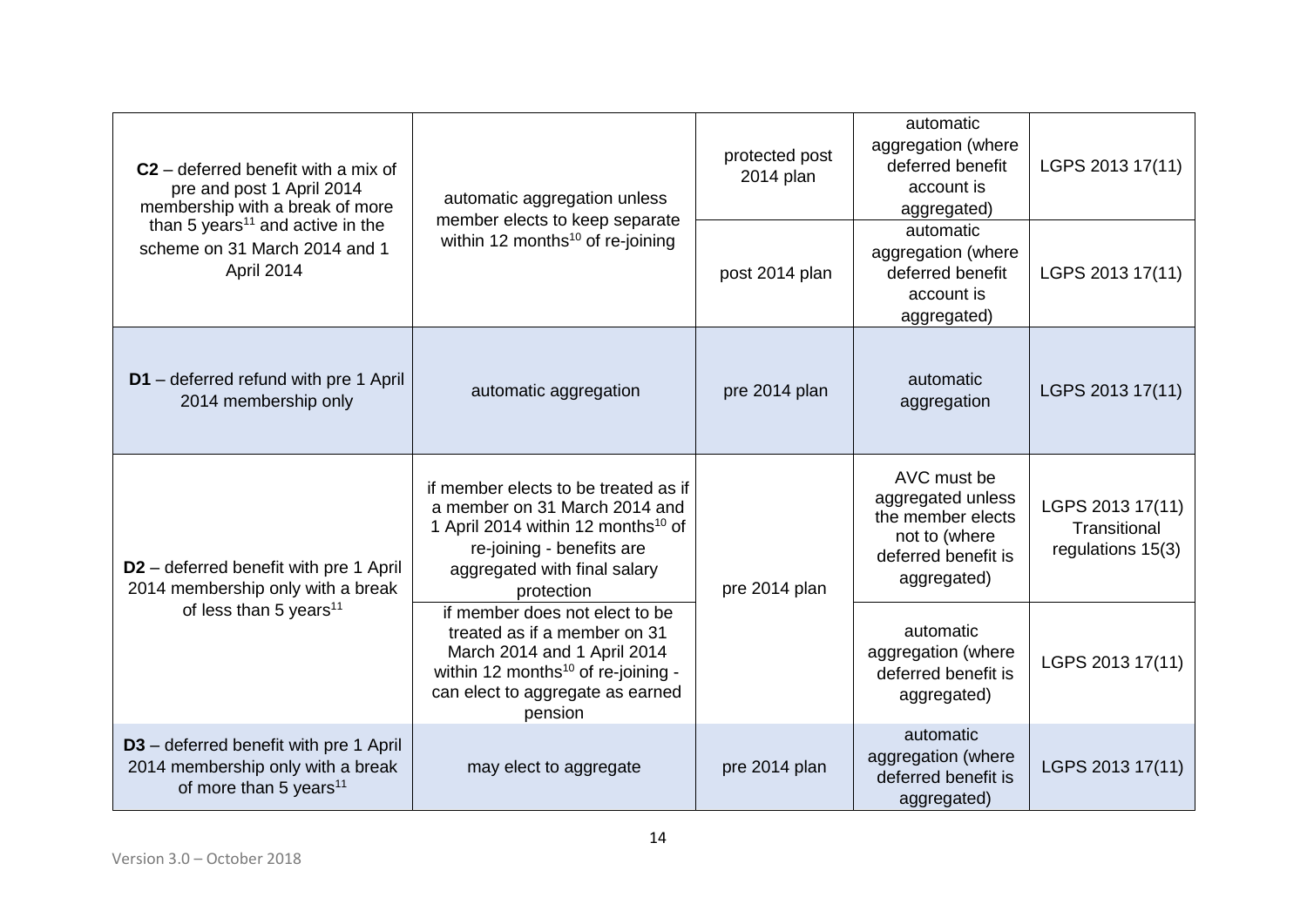Administering authorities should also note that:

- where a member has a pre 2014 AVC plan and elects not to aggregate their AVC plan by utilising regulation 15(3) of the Transitional Regulations 2014, the AVC plan will to continue fall under the Administration Regulations 2008 or equivalent earlier regulations.
- where a pre 2014 AVC plan or protected post 2014 AVC plan is aggregated in the any of the scenarios detailed in the table above it will become a post 2014 AVC plan in respect of all the contributions made to it. This is because it is a new arrangement in relation to the new employment. This is the case regardless of whether the member elects to make further payments to the AVC plan.
- there is no provision within the LGPS regulations<sup>12</sup> which allows a member to aggregate an AVC plan where the main scheme benefits are not being aggregated.
- where an orphan AVC is left with a previous administering authority the member can take 100% of the deferred AVC plan as tax free cash $13$  provided:
	- $\circ$  the member has not previously drawn some main scheme benefits to which the AVCs relate  $\circ$  the member draws the AVC and main scheme benefits at the same time, and
	- o the value of the AVC pot does not exceed 25% of the combined value of the member's AVC pot and main scheme benefits.

Options 2 and 4 as set out in the AVC options at retirement section (i.e. buying a top-up LGPS pension and buying extra LGPS membership) are not available where an orphan AVC plan is left with a previous administering authority.

<sup>&</sup>lt;sup>12</sup> Under either regulation 17 of the LGPS 2013 Regulations or regulation 26 of the Administration Regulations 2008

<sup>&</sup>lt;sup>13</sup> Provided for by paragraph 1(3)(b) Schedule 29 Finance Act 2004 – see also [PTM063220](https://www.gov.uk/hmrc-internal-manuals/pensions-tax-manual/ptm063220)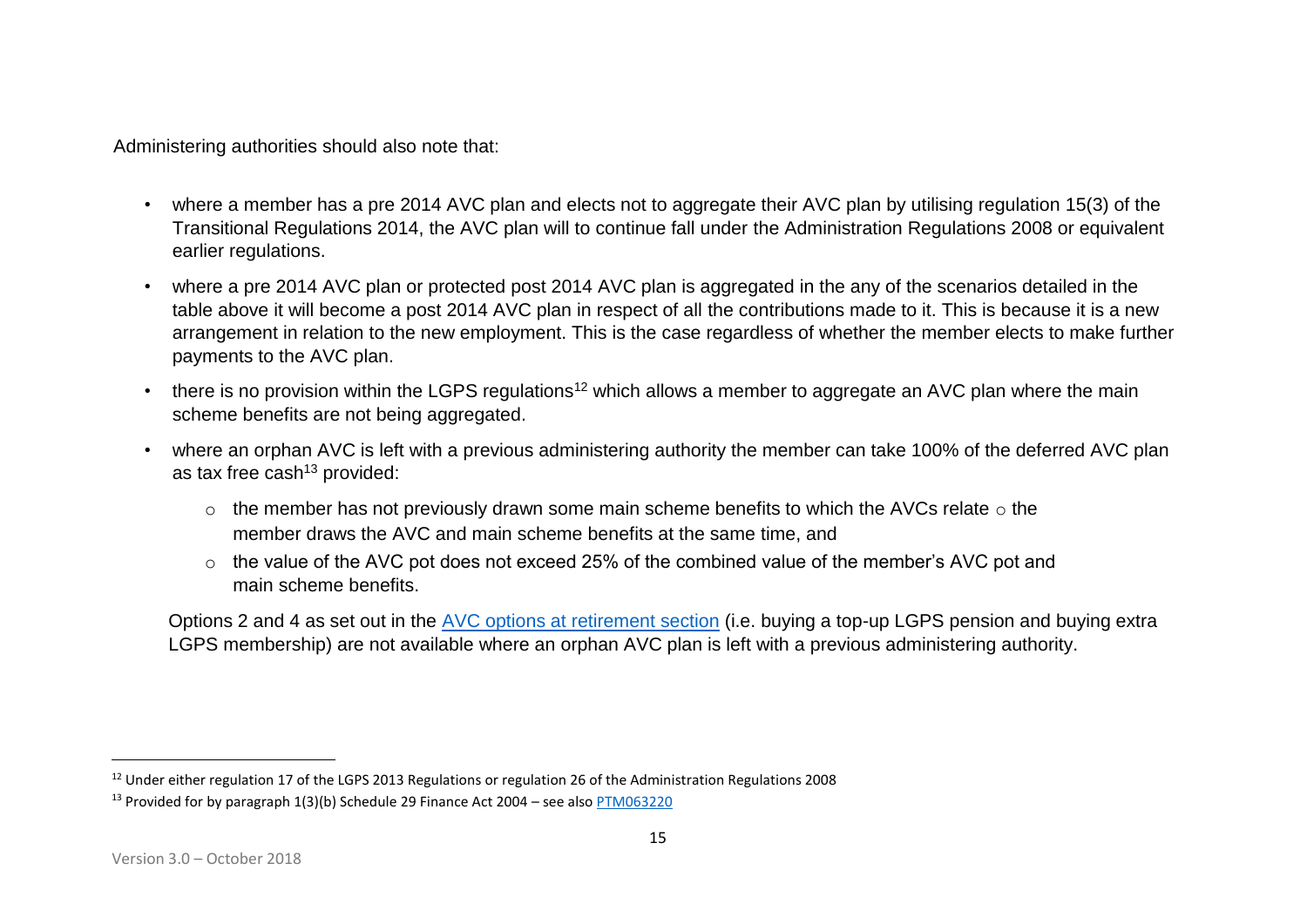### **Disclosure Requirements**

The Occupational and Personal Pension Schemes (Disclosure of Information) Regulations 2013, which will be referred to as the "Disclosure Regulations 2013" from here on, was amended on account of the freedom and choice changes.

Administering authorities need to ensure that their documentation and processes take into account the additional requirements that were introduced.

#### **Provision of Information in the scheme member's guide**

The information that must be included in the scheme member's guide in relation to freedom and choice is detailed in [appendix 1.](http://lgpslibrary.org/assets/gas/ew/FCAVC_app1.docx.pdf) 

#### **Information to be provided to leavers with a right to transfer** Leaver

documentation sent to any member leaving with 3 months or more membership<sup>14</sup> (and who is not retiring with an immediate pension on the grounds of redundancy, business efficiency, or ill health) includes a notification that they have the right to a transfer of their accrued pension rights in the LGPS, including any accrued AVC plan, to another scheme, including to a pension arrangement offering flexible benefits i.e. a scheme providing money purchase benefits, cash balance benefits or the third type of benefit.<sup>15</sup>

Where a member elects to transfer their accrued benefits in the LGPS to a pension arrangement offering flexible benefits, they will be required to take appropriate independent advice before doing so if the value of their safeguarded benefits in the LGPS (excluding AVCs and any survivor's pension which the member is in receipt of, but including any pension credit rights) is more than £30,000. Appropriate independent advice must be obtained from an authorised independent adviser<sup>16</sup>. Appropriate independent advice must be paid for by the member, and although not required where the value of the member's safeguarded benefits is £30,000 or less, or the payment is in respect of AVCs, the member is recommended to seek

1

<sup>&</sup>lt;sup>14</sup> the requirement to have at least 3 months' membership does not apply to members who left the LGPS in England and Wales between 1 April 2008 and 31 March 2014 (see regulation 78(2) of the LGPS (Administration) Regulations 2008

<sup>&</sup>lt;sup>15</sup> A benefit, other than a money purchase benefit or cash balance benefit, calculated by reference to an amount available for the provision of benefits to or in respect of the member (whether the amount so available is calculated by reference to payments made by the member or any other person in respect of the member or any other factor).

<sup>&</sup>lt;sup>16</sup> "authorised independent adviser" means a person who (a) has permission under Part 4A of the Financial Services and Markets Act 2000, or resulting from any other provision of that Act, to carry on a regulated activity specified in regulations made by the Secretary of State, or is acting as an appointed representative (within the meaning given by [section 39\(2\) of that Act\)](https://perspective.info/documents/act-fsma2000/#act-fsma2000-txt-39.2) in relation to a regulated activity so specified, and (b) meets such other requirements as may be specified in regulations made by the Secretary of State for the purpose of ensuring that the person is independent;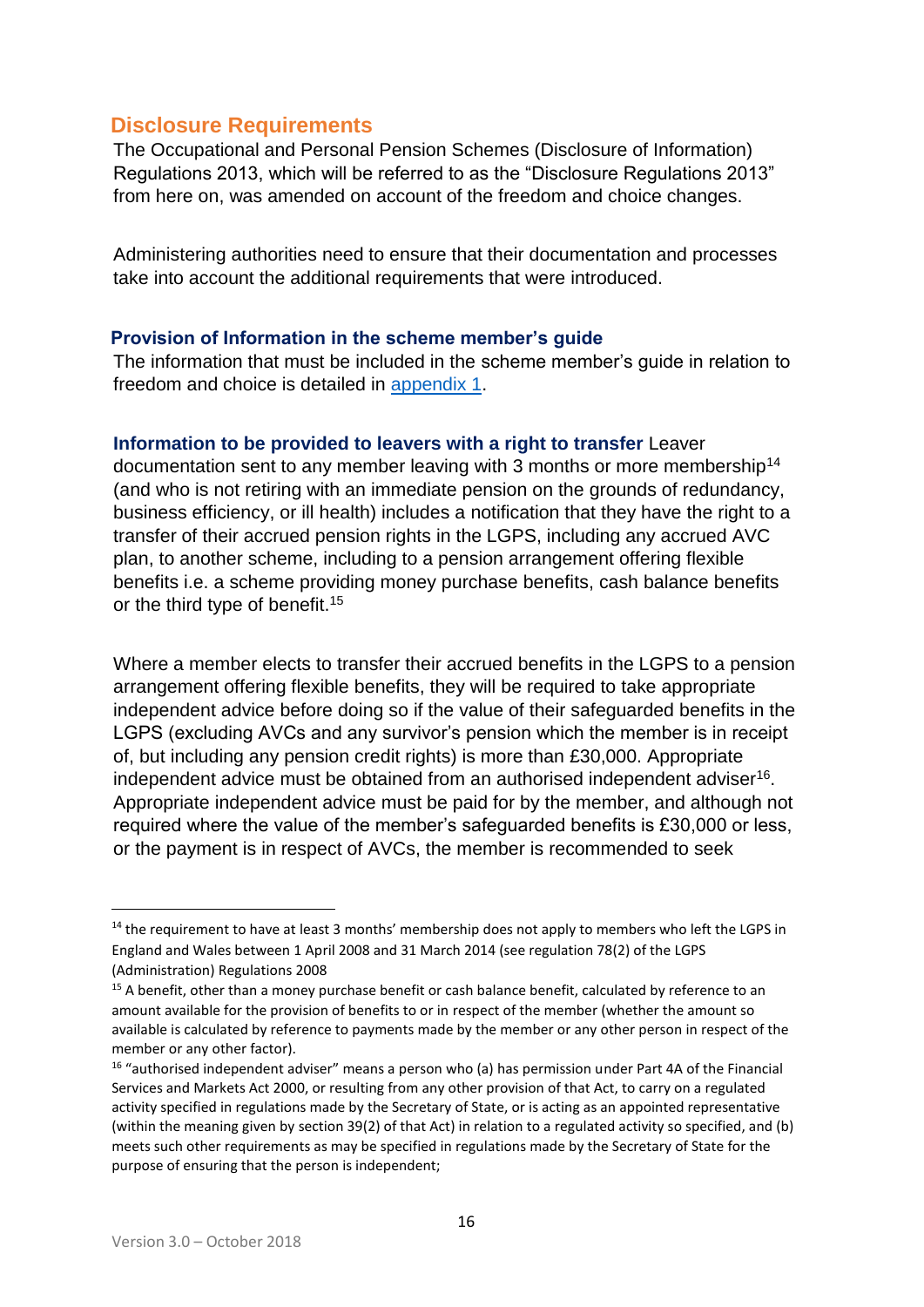appropriate independent advice before deciding to transfer their LGPS benefits and / or AVCs.

#### **Additional disclosure requirements**

In addition to the information provided above, there are further disclosure requirements for leavers with an AVC plan who are aged 54 years and 8 months or older, or who meet the ill health condition, and for members with a right to take their AVC plan. Further information about these requirements is provided in the following pages of this guide.

#### **Definition of terms used in the Disclosure Regulations 2013**

Pension administrators should familiarise themselves with the terms below before reading the next section.

For information, the legislative requirements of Part 6 of the Disclosure Regulations 2013 are set out in table format in [appendix 2](http://lgpslibrary.org/assets/gas/ew/FCAVC_app2.docx.pdf) of this guide.

*III health condition – paragraph 1 of schedule 28 to the Finance Act 2004 defines* that in this context the ill health condition is met if:

(a) the scheme administrator has received evidence from a registered medical practitioner that the member is (and will continue to be) incapable of carrying on the

member's occupation because of physical or mental impairment, and (b) the member has in fact ceased to carry on the member's occupation

*The opportunity to transfer flexible benefits* - in this context means that the member has the right to transfer their AVC plan out in accordance with section 93 of the Pension Schemes Act 1993 or would have the right to do so if they stopped accruing those rights, that is, if:

- $\Box$  they have met the vesting period under the Scheme, and
- n no crystallisation event has occurred in relation to LGPS AVC benefits in that or any other LGPS fund (other than Pension Credit rights derived from AVCs or a survivor's pension derived from AVCs)<sup>17</sup>.

<u>.</u>

<sup>&</sup>lt;sup>17</sup> Note that a Crystallisation Event for this purpose is payment of a pension or annuity derived from the AVCs. If the member has previously taken an AVC fund wholly as tax free cash, this (perhaps perversely) will not constitute a Crystallisation Event for the purposes of section 93(3) and (7) of the Pension Schemes Act 1993 <sup>18</sup> Note that a Crystallisation Event for this purpose is payment of a pension or annuity derived from the AVCs. If the pension credit member has previously taken an AVC fund wholly as tax free cash, this (perhaps perversely) will not constitute a Crystallisation Event for the purposes of section 101G(1) and (7) of the Pension Schemes Act 1993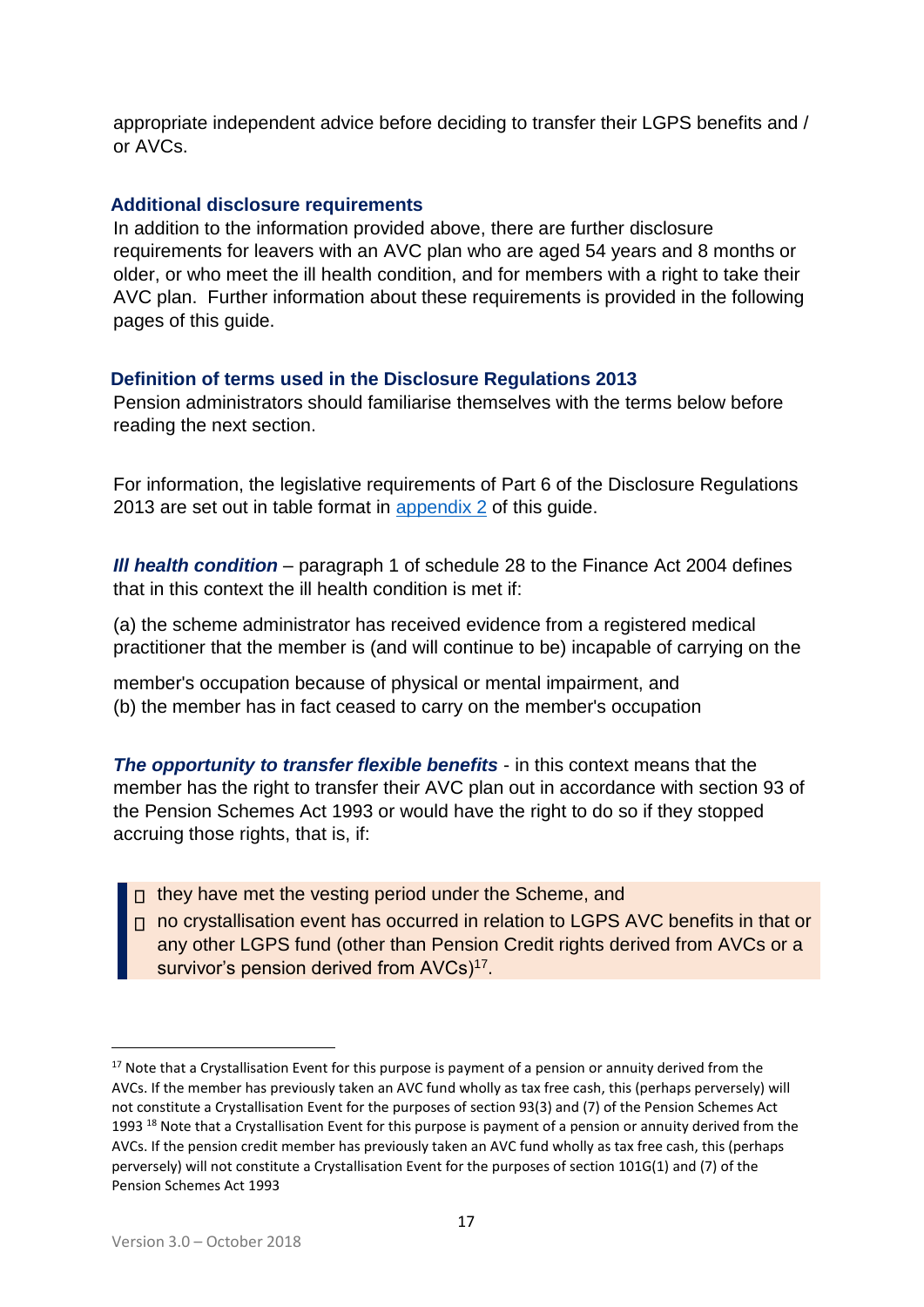It is also worth noting that if the member has more than one AVC plan in their own right they must elect to transfer them all, even if those AVC plans are in different LGPS funds.

A pension credit member has the right to transfer their AVC plan out in accordance with sections 101F and 101G of the Pension Schemes Act 1993 if no crystallisation event<sup>18</sup> has occurred in relation to LGPS AVC benefits in that or any other LGPS fund (other than rights derived from AVCs in their own right or a survivor's pension derived from AVCs).

Similarly, if a pension credit member has more than one pension credit AVC plan they must elect to transfer them all, even if they are held in different LGPS funds.

As confirmed previously, a pension credit member who is also an AVC member in their own right has the statutory right to transfer their AVC plans independently of each other e.g. they could transfer out their pension credit AVC plan(s) but leave the AVC plan(s) in their own right invested, or vice versa.

All references to "LGPS fund" above are references to an LGPS fund in England and Wales.

Note: a member with 3 or more months but less than 2 years membership<sup>18</sup> has the right to a transfer under section 101AB of the Pension Schemes Act 1993, (rather than section 93) therefore the requirements under the Disclosure Regulation 2013, as set out in the section below, do not apply. Such members have the right to transfer the whole of their accrued rights (i.e. they cannot transfer out their main scheme benefits and not their AVC plan, or vice versa).

*Specified retirement date (SRD)* - regulation 19(3) of the Disclosure Regulations

2013 states that for this purpose retirement date means the date specified by –

- a) the member to the managers of the scheme that is acceptable under the scheme rules, or
- b) the managers of the scheme where no acceptable date has been specified under a), or
- c) where there is no date under (a) or (b) above, the date the member attains their normal pension age.

1

<sup>&</sup>lt;sup>18</sup> the requirement to have at least 3 months' membership does not apply to members who left the LGPS in England and Wales between 1 April 2008 and 31 March 2014 (see regulation 78(2) of the LGPS (Administration) Regulations 2008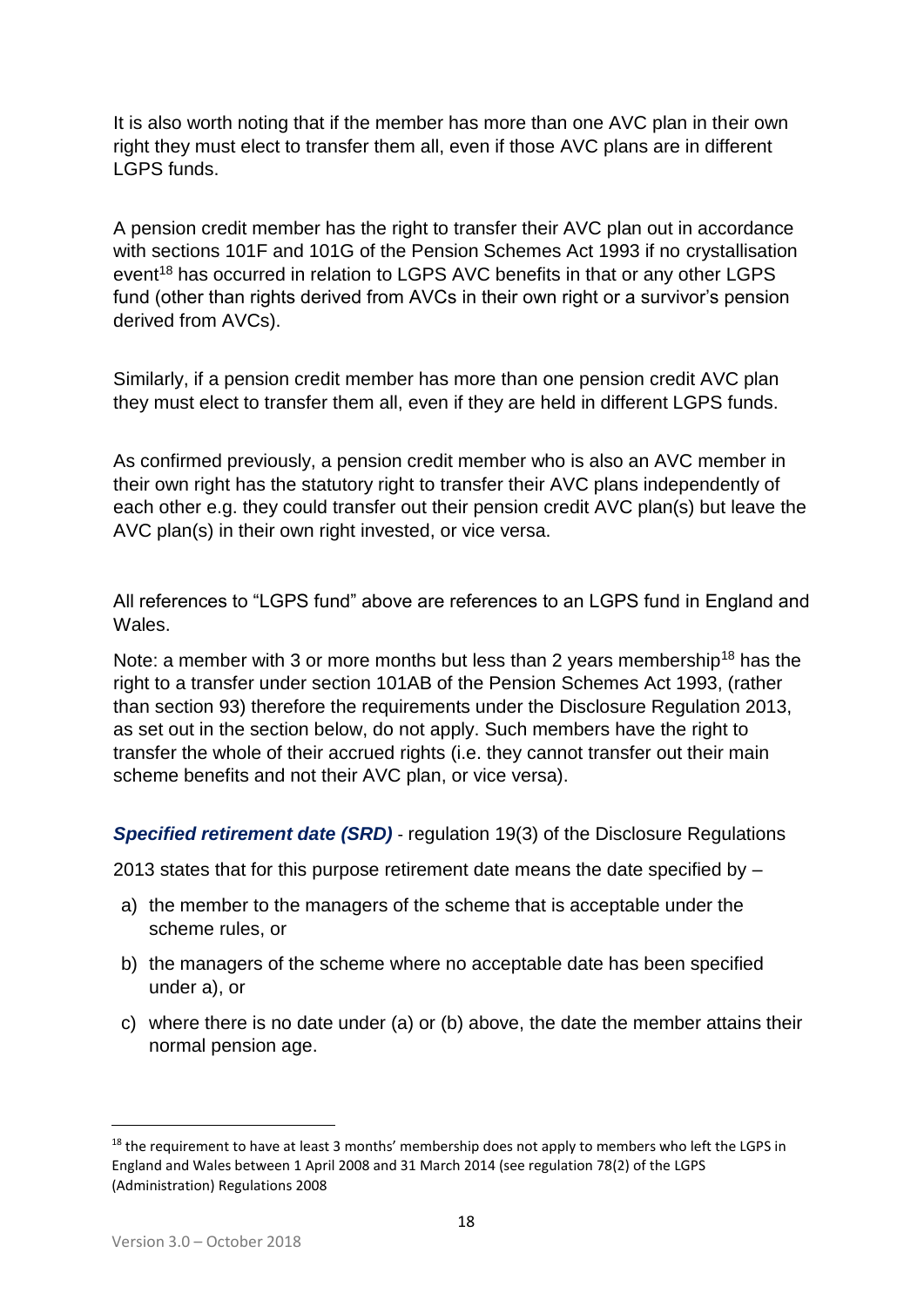Regulation 19(3) of the Disclosure Regulations 2013 requires that administering authorities send certain information to AVC members at least four months before their SRD. This is often referred to as the 'wake-up' journey and the information that is provided is often termed a 'wake-up' pack.

**Where the member has specified a retirement date** - in practice, members usually specify a retirement date in relation to their AVCs when the AVCs are first taken out. However, a member may specify (or update their specified retirement date) at any time.

Administering authorities should be aware that where the member specifies a retirement date but only does so within the minimum four month period, the information must be provided within 20 days of the date the member specifies the retirement date.

Current practice is for the SRD data to be held by the AVC provider rather than the administering authority, however, as administering authorities need this data in order to comply with the Disclosure Regulations 2013 they must ensure that this data is obtained (and updated regularly) from their AVC provider(s).

The Secretariat recommend that administering authorities, if they haven't already done so, request an initial report of the SRD data held by their AVC provider(s) and then, on an ongoing basis, request a monthly change report which specifies any new SRDs or changes that have been made to existing SRDs.

**Where a member has not specified a retirement date** - consistency with regulation 17(6) of the LGPS Regulations 2013 should be sought i.e. normal pension age (NPA) should be used.

Members with pre 2014 AVC plans, or protected post 2014 AVC plans, who have an NPA of over 65 in the 2014 scheme but, by virtue of regulation 15(2) and 15(2)(A) of the Transitional Regulations 2014, have a different AVC NPA i.e. age 65, it is recommended that the retirement age should be specified as their NPA under the 2014 scheme. This approach is recommended by the Secretariat given that it would not make sense for the AVC "retirement date" under the Disclosure Regulations 2013 to be different to the NPA under the main scheme. If the retirement dates were different it would mean that administering authorities would be obliged to write to members a minimum of four months before their AVC NPA about their AVC options even though the member would be unable to take their 2014 main scheme benefits at the same time without suffering a reduction.

The retirement date for members who left the LGPS prior to 1 April 2014 should be specified as age 65.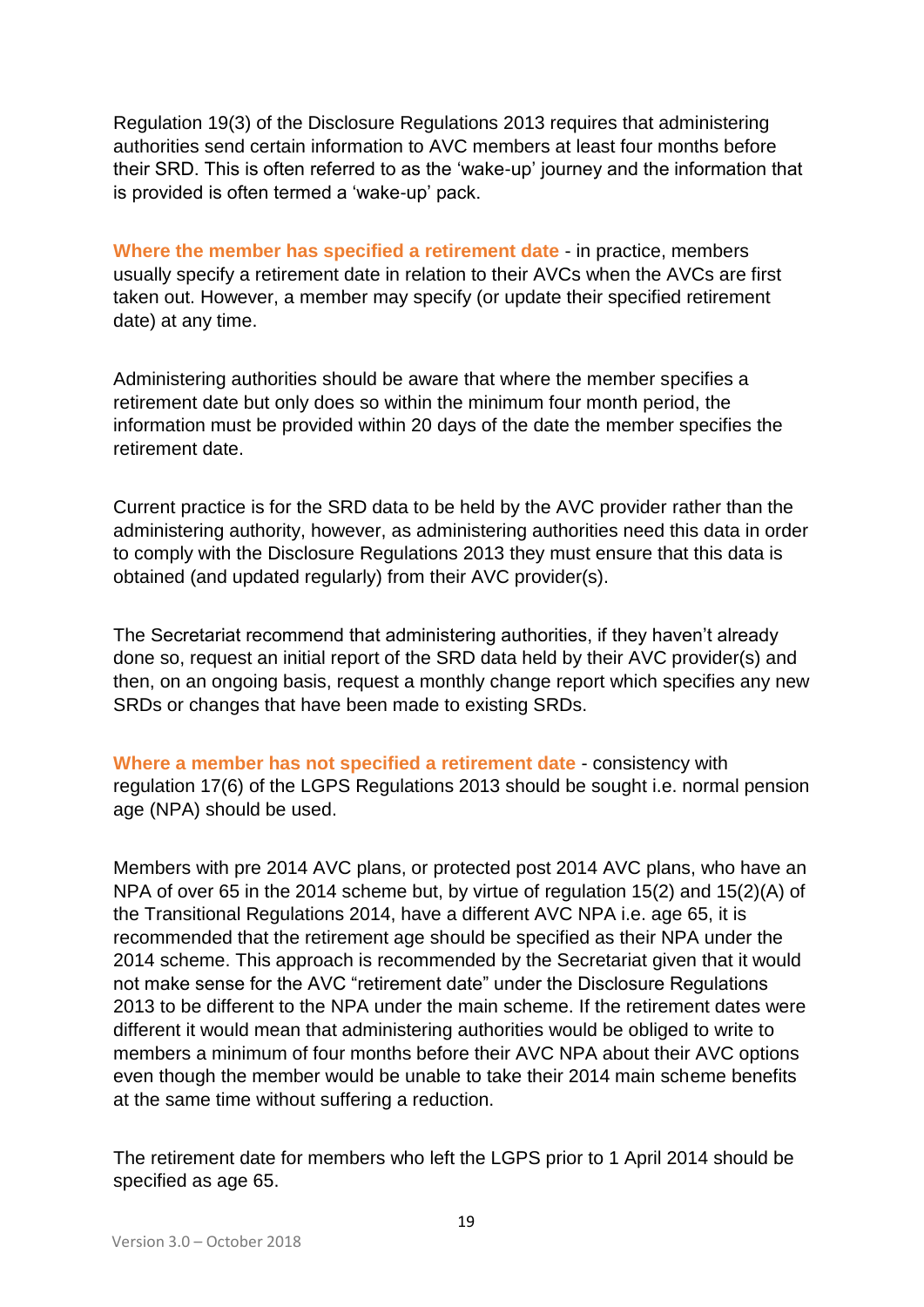Where the member has already attained NPA the retirement date should be 75.

Note members are unable to take their AVC benefits within the Scheme prior to taking their main scheme benefits.

*Risk Warnings* – regulation 19A of the Disclosure Regulations 2013 prescribes that an appropriate risk warning is a statement:

(i) that sets out the risks associated with any of the actions listed below that the member is proposing to require the trustees or managers of the scheme to take and that have the potential to adversely affect the retirement income of that member or their widow, widower, surviving civil partner, nominee, successor or other dependant; and

(ii) that is based on the characteristic attributes and features of an annuity, lump sum or drawdown pension referred to in the actions below and answers to questions the trustees or managers of the scheme have asked the member in order to identify any factors or other variables that increase the risks referred to in paragraph (i).

#### The actions referred to in paragraph (i) above are—

- (a) the application of sums or assets held for the purpose of providing flexible benefits for purchasing an annuity;
- (b) the payment of a lump sum in respect of flexible benefits; or
- (c) the designation of sums or assets held for the purpose of providing flexible benefits as available for the payment of drawdown pension.

The Pensions Regulator recommends pension scheme administrators provide these generic risk warnings at the point a member is required to make a final decision to take their retirement benefits in a particular form or to take a transfer to another scheme or provider in order to take their retirement benefits. This should be after the member has been sent their retirement wake-up pack and even if the member has used [Pension Wise,](https://www.pensionwise.gov.uk/en?gclid=EAIaIQobChMIvZj4q9Ha2QIVyb3tCh2D5QSnEAAYASAAEgLLp_D_BwE) as they may have changed their mind following their

Pension Wise appointment or the appointment may have been some time ago.

Note, a risk warning MUST always be provided when members are provided with, in addition to information about how they can use their AVC plan, an application form or online access, information about access or any other information that enables the member to use their AVC plan in the ways listed in the AVC options at retirement section of this guide.

A retirement risk warning is included as [appendix 3](http://lgpslibrary.org/assets/gas/ew/FCAVC_app3.docx) to this document. A transfer risk warning is included with the transfer discharge forms.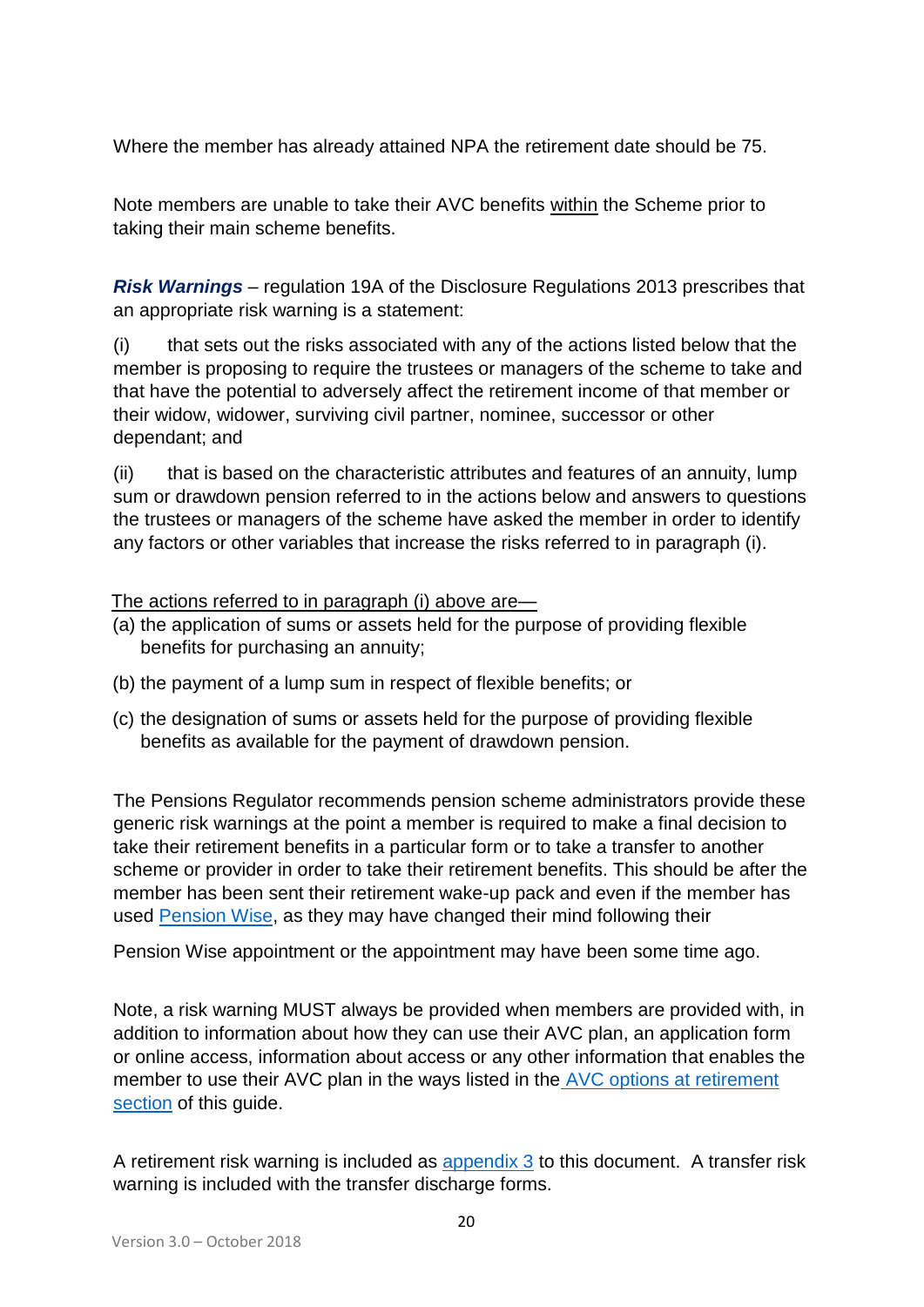# **Information to be provided about accessing AVCs**

The different scenarios where information about taking payment of or transferring AVC plans can or must be provided are set out below scenarios 1-6.

- □ **Scenarios 1, 2 and 3** Flow charts and template letters A F are provided **Scenario 4** Template letter G is provided **Scenarios 5 and 6** Confirmation of information that must be given is provided
- **Scenario 1**: Information to be given on request or if a member informs their administering authority that they are considering, or have decided, what to do with their AVC plan e.g. if a member informs the administering authority that they are thinking of, or have decided to, transfer out their AVC plan
- **Scenario 2**: Information to be provided with deferred leaver options
- **Scenario 3**: Information to be provided to members at least four months before their specified retirement date (where the member has specified a date), otherwise at least four months before their normal pension age (NPA) or age 75 if over NPA
- **Scenario 4**: Information to be provided with retirement options letters
- **Scenario 5:** Information to be provided, once the member has chosen their retirement options and an AVC benefit under the Scheme has, or is about to, become payable to a member
- **Scenario 6:** Information to be provided where a dependent's pension or death in service lump sum becomes payable in respect of AVC life cover upon the death of an active member

# **Flow Charts**

Flow charts for scenarios 1, 2 and 3 are provided *later* in this guide.

Where there is a statutory requirement to provide information under the Disclosure Regulations 2013 the text box will be shaded **blue**. Where information is required in accordance with the Occupational Pension Schemes (Preservation of Benefit) Regulations 1991 the text box will be shaded **green**.

There are circumstances where there is no statutory obligation to provide information in accordance with either the Disclosure Regulations 2013 or the Occupational Pension Schemes (Preservation of Benefit) Regulations 1991, but where communication is still recommended in line with good practice. These text boxes are shaded are left shaded **orange**.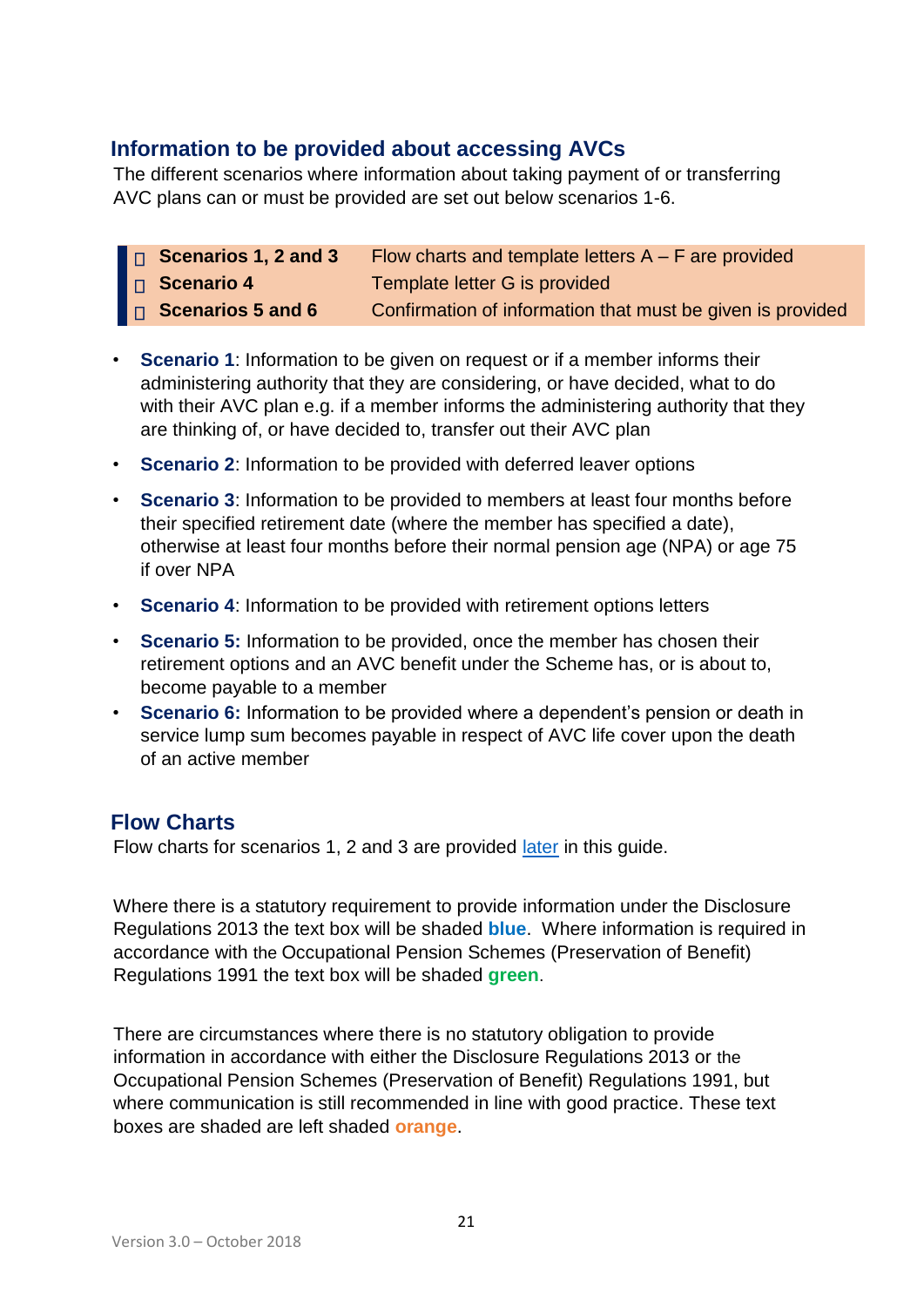# **Template letters**

Template letters A to G are available in [appendix 4](http://lgpslibrary.org/assets/gas/ew/FCAVC_app4.docx) and are provided in relation to scenarios 1 to 4.

Specific template letters for councillor and pension credit members are not provided. The letters will also need to be adapted where a member has an orphan AVC plan.

#### **List of information that must be provided for Scenarios 5 and 6**

**Scenario 5:** Information to be provided when an AVC benefit under the scheme has, or is about to, become payable to a member, as below:

- (i) the amount of benefit that is payable.
- (ii) if benefit is payable periodically—
	- (a) any conditions for continuing to make the payments, and
	- (b) any provisions which would allow the payments to be altered.
- (iii) any rights and options that persons have on the death of the member or beneficiary of the scheme.
- (iv) any procedures for exercising the rights and options referred to in (iii) above.

Note, although the term 'benefits under the scheme' is not defined in the Disclosure Regulations 2013 the Secretariat interpret this to include an AVC annuity purchased from the AVC provider or by using the open market option (because the administering authority purchases the annuity on behalf of the member), a top-up pension in the LGPS and a pension commencement lump sum.

In practice, it is likely that the information packs administering authorities receive from either the AVC provider or the provider of the open market option will include the information above in respect of an annuity. However, as the responsibility to provide the information rests with the administering authority, from a governance perspective, they should check it is complete and add it to it where necessary.

#### Timing

This information must be provided in accordance with regulation 20 of the Disclosure Regulations 2013 and within the timescales below:

- $\circ$  where the benefit becomes payable on or after normal pension age the information should be provided before it becomes payable, where practicable, and in any event within one month, or
- $\circ$  where the benefit becomes payable on a date before normal pension age, within two months of that date.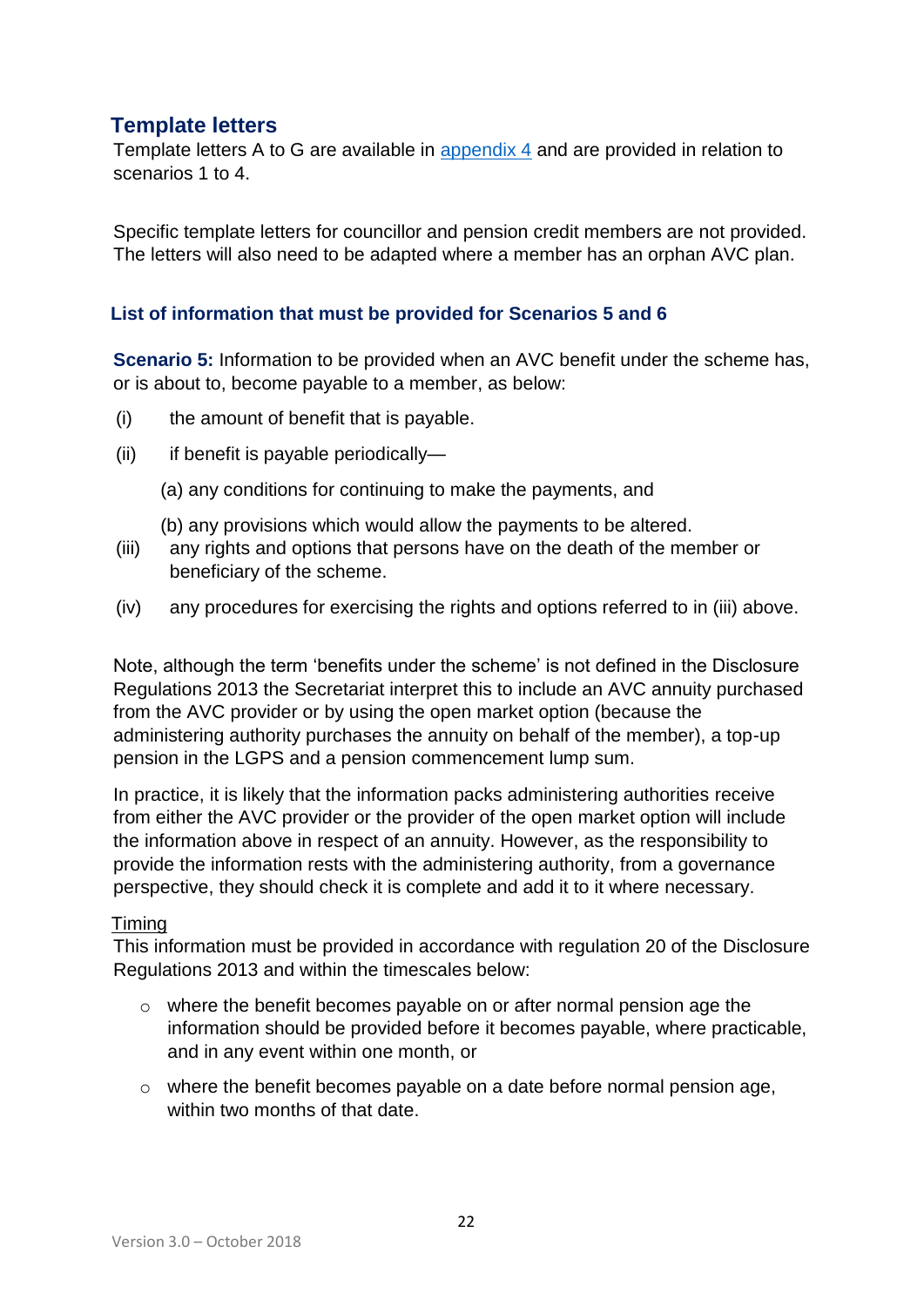**Scenario 6:** Information to be provided where a dependent's annuity becomes payable in respect of an active member who has taken out AVC life cover and dies in service:

- where the person who is entitled to exercise rights and options under the scheme as a result of the death has the opportunity to select an annuity the information in [part 1 and paragraphs 8 to 10 of schedule 7](http://lgpslibrary.org/assets/gas/ew/FCAVC_app2.docx) of the Disclosure Regulations 2013,
- in any other case all of the information listed in (i) to (iv) of scenario 5 plus the provisions (or, as the case may be, a statement that there are no provisions) under which the pension payable to the survivor of a member or beneficiary of the scheme may or will be increased and the extent to which such increases are dependent on the exercise of a discretion AND in both cases:
- the information on pensions guidance set out in [part 1 of](http://lgpslibrary.org/assets/gas/ew/FCAVC_app2.docx) [schedule 10](http://lgpslibrary.org/assets/gas/ew/FCAVC_app2.docx) of the Disclosure Regulation 2013

Note: given that the beneficiary could be under age 50 and unable to access advice from Pension Wise the requirement to signpost pensions guidance may not always be appropriate. Administering authorities should therefore consider whether they will comply with the Disclosure Regulations 2013 in this respect regardless or take a pragmatic approach and provide the relevant information only.

Also, see [appendix 2](http://lgpslibrary.org/assets/gas/ew/FCAVC_app2.docx.pdf) for information about when the information should be provided to a personal representative or a person who is authorised to act on behalf of the person who is entitled to exercise rights and options the scheme.

In practice, it is likely that the information packs administering authorities receive from their AVC provider will include the required information. However, as the responsibility to provide the information rests with the administering authority, from a governance perspective, they should check it is complete and add it to it where necessary.

#### Timing

The information required under scenario 6 must be provided in accordance with regulation 21 of the Disclosure Regulations 2013 and must be given as soon as possible and in any event within two months of: o the date on which the trustees or managers of the scheme become aware of the death, or

o the request from the personal representatives or the person authorised to act on behalf of the person entitled to exercise rights or options under the scheme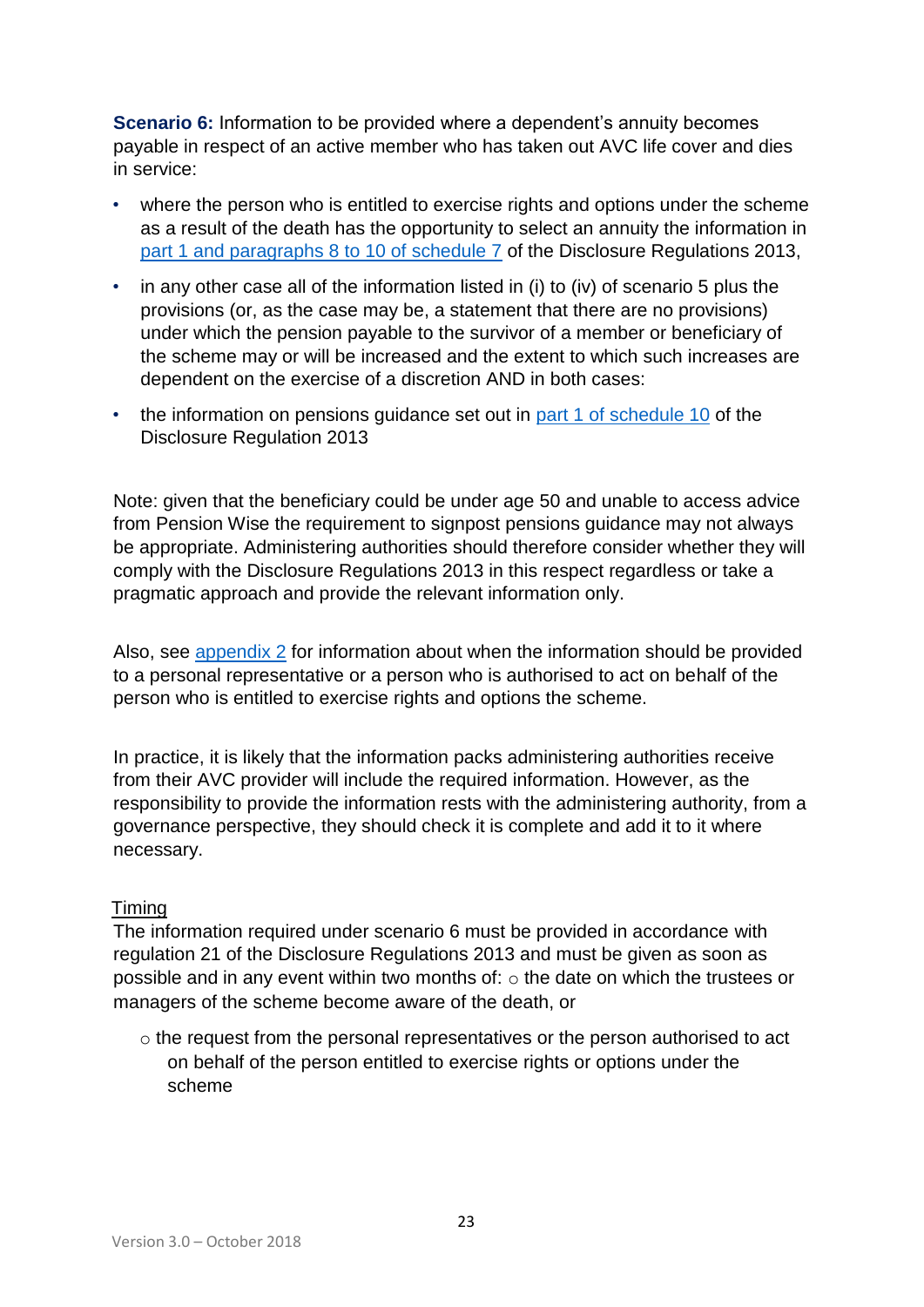**Scenario 1 –** Information to be given where the member requests information about what they can do with their AVCs or if they inform the administering authority that they are considering, or have decided, what to do with their AVCs

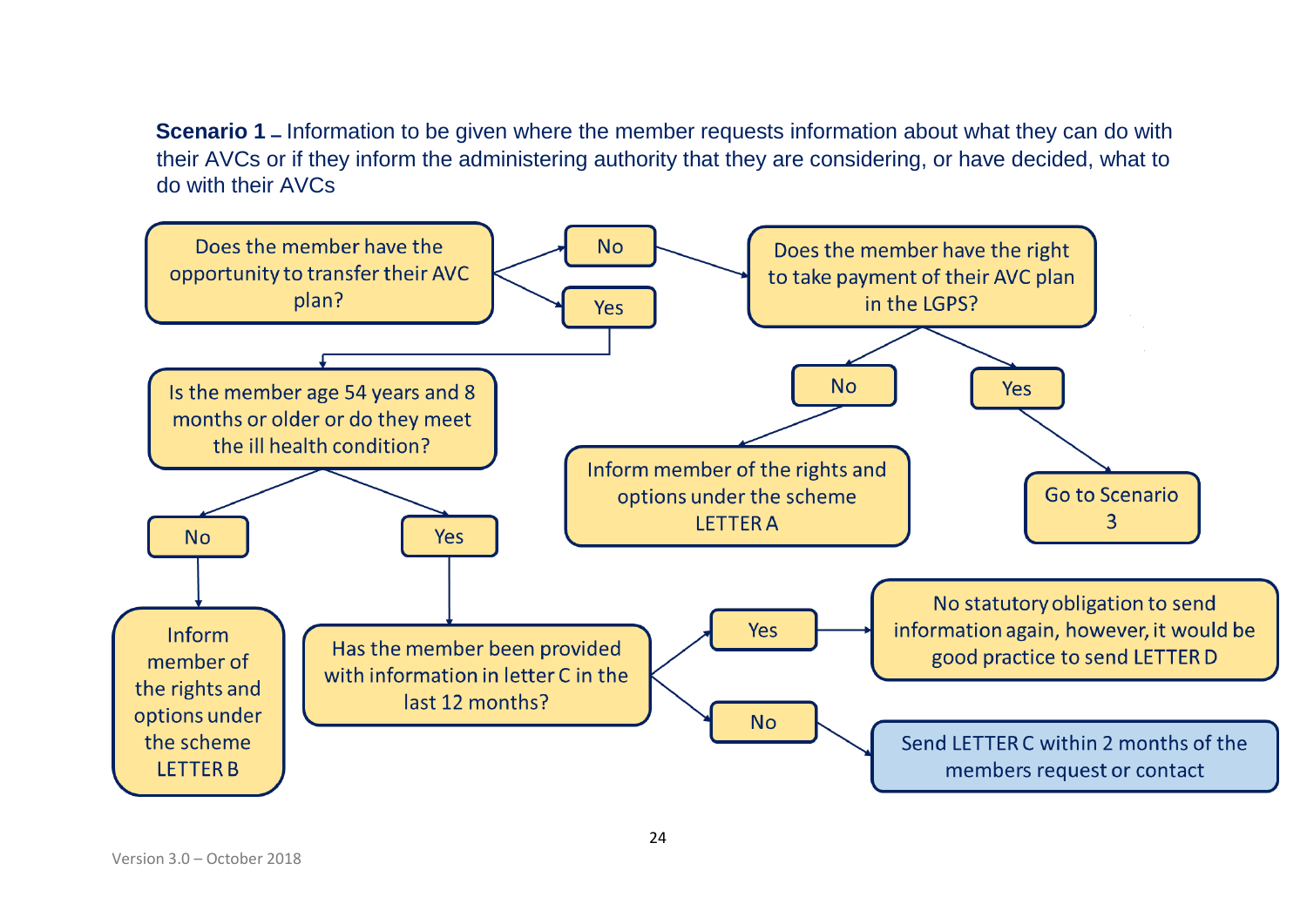

## **Scenario 2 –** Information to be provided to a member with deferred leaver options

**\***Where an administering authority informs members of their deferred rights and options within 2 months of leaving (in accordance with the statutory requirement under regulation 27A of the Occupational Pension Schemes (Preservation of Benefit) Regulations 1991) by providing a standard leaver options form the information included in letter D must be provided within 20 days of issuing the standard leaver form. Where the statutory requirement is met by sending an individual a deferred benefit letter it would make sense to include letter D, or the information included within it, with the deferred benefit letter - in which case this would be the initial contact.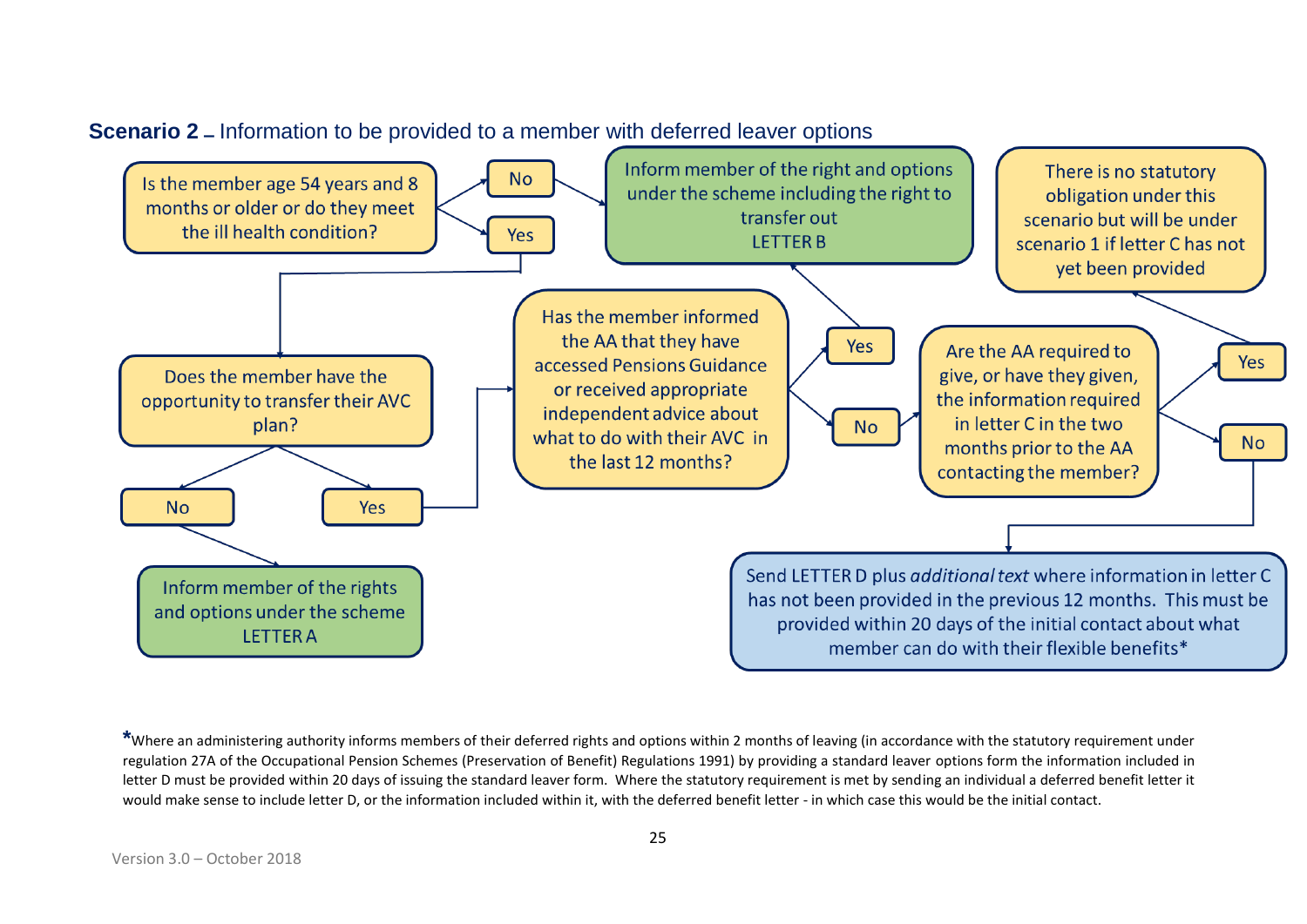**Scenario 3 –** Information to be provided to AVC members at least four months before their specified retirement date (where the member has specified a date), otherwise at least four months**<sup>19</sup>** before their normal pension age (NPA) or at least four months before age 75 if the member is over NPA – the 'wake-up' journey



<sup>&</sup>lt;sup>19</sup> If the member specifies a retirement date but only does so within the four month period, the information has to be provided within 20 days of the date the member specifies a retirement date.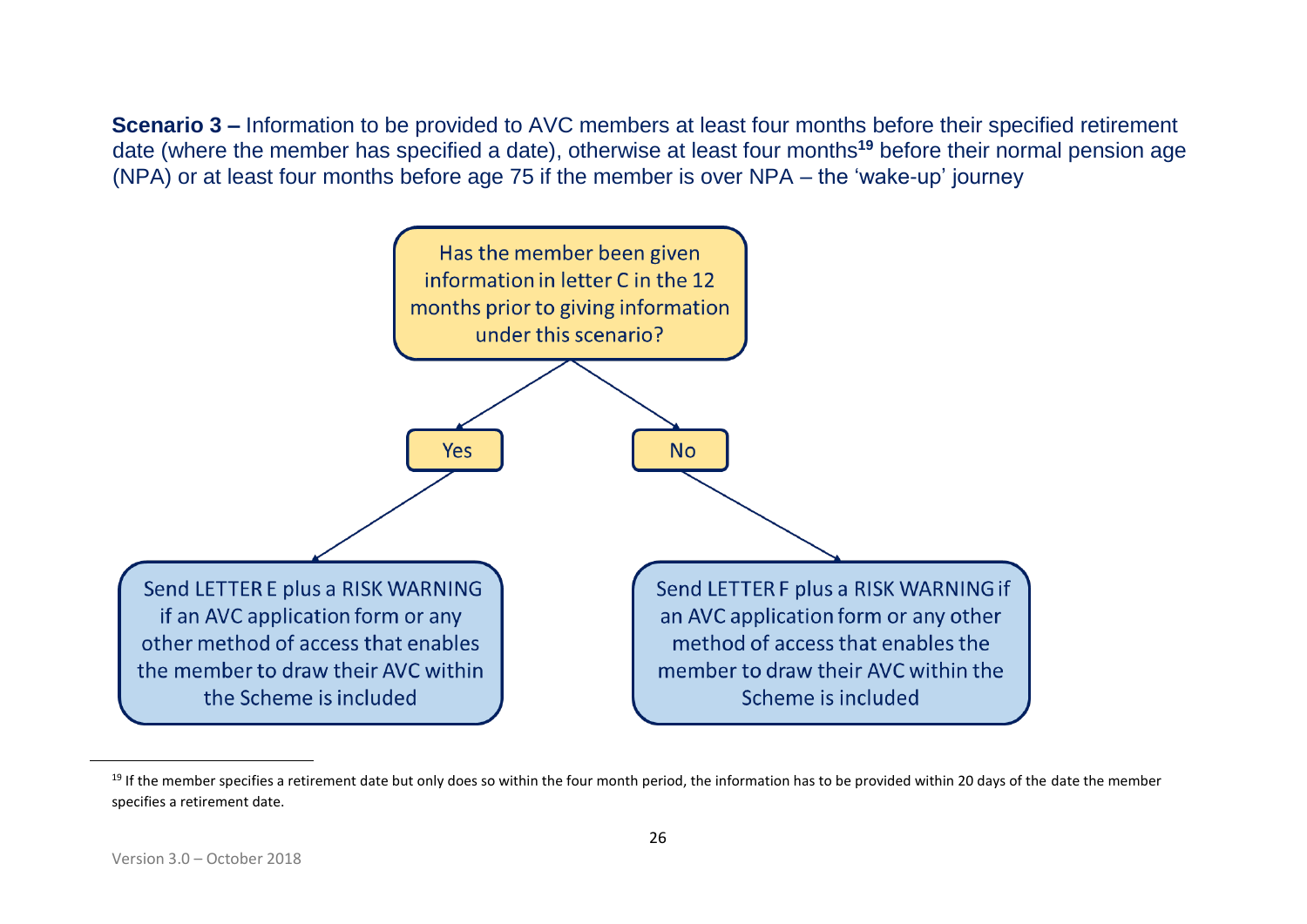### **Flexible Access and the annual allowance**

From the tax year 2015/16 onwards, individuals who flexibly access a money purchase arrangement will have to test their total Pension Input Amount against:

- the standard/tapered annual allowance, and
- the money purchase annual allowance (MPAA)

For more information on how this works and what constitutes a flexible access 'trigger event' see the Annual Allowance [Technical guide](http://www.lgpsregs.org/resources/guidesetc.php) (pages 103 onwards).

#### **How does an administering authority know whether the standard annual allowance or the money purchase annual allowance applies?**

Of course, in order to know whether the member is subject to the MPAA, it is necessary for an administering authority to know whether the member has flexibly accessed benefits from another scheme.

To ensure that members know when they are subject to the MPAA and to ensure the administering authority is made aware that a member has flexibly accessed benefits, a number of new reporting requirements have been introduced. Further information is provided in the Annual Allowance [Technical guide](http://www.lgpsregs.org/resources/guidesetc.php) in paragraph 118 onwards.

## **Glossary**

*Cash balance benefit* means a benefit calculated by reference to an amount available for the provision of benefits to or in respect of the member ("the available amount") where there is a promise about that amount. But a benefit is not a "cash balance benefit" if, under the scheme—

(a) a pension may be provided from the available amount to or in respect of the member, and

(b) there is a promise about the rate of that pension. Note: The LGPS is not a cash balance scheme.

[S*ection 75 of the Pension Schemes Act 2015*]

#### *Flexible benefits*

(a) money purchase benefit,

- (b) a cash balance benefit, or
- (c) a benefit, other than a money purchase benefit or cash balance benefit, calculated by reference to an amount available for the provision of benefits to or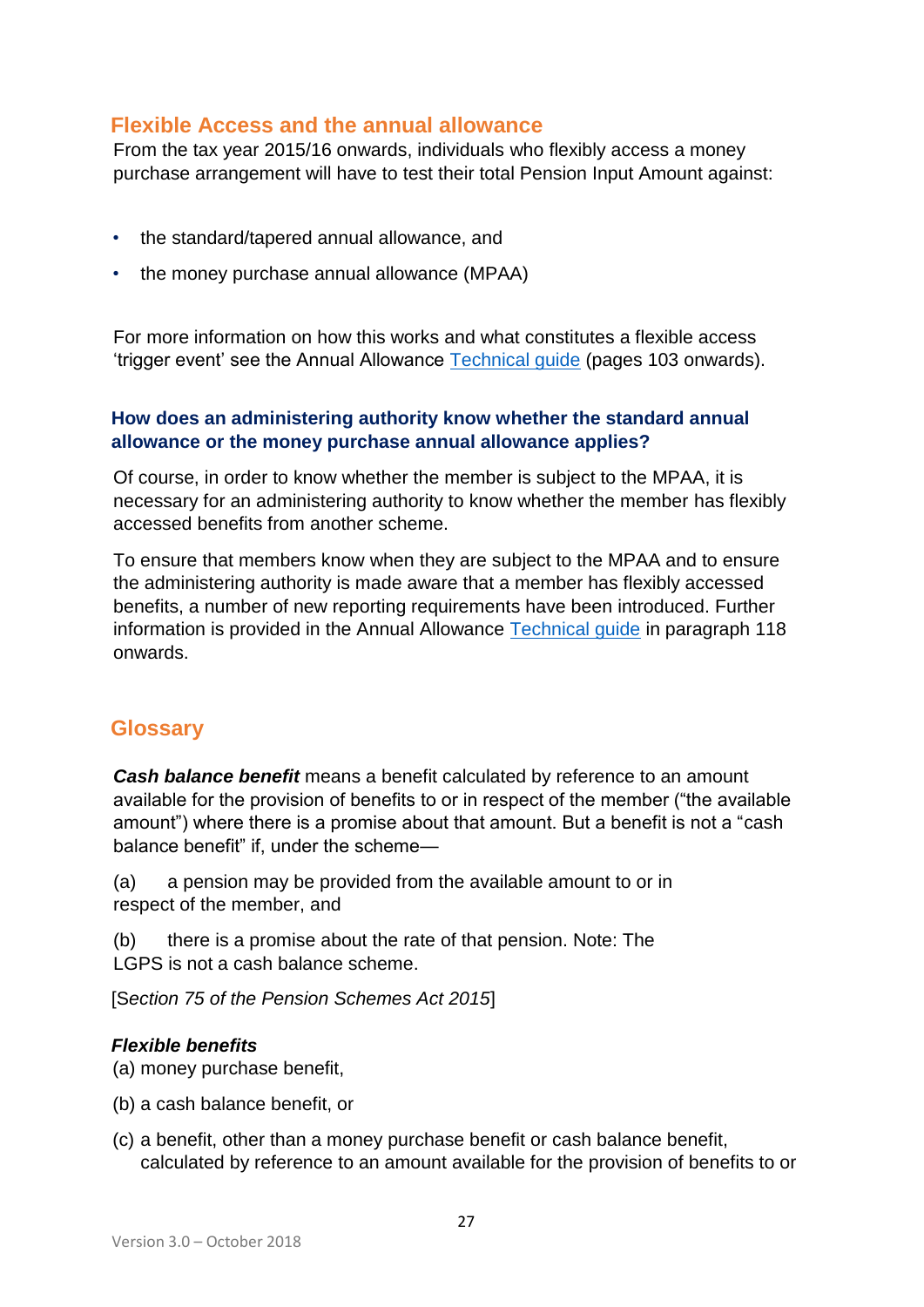in respect of the member (whether the amount so available is calculated by reference to payments made by the member or any other person in respect of the member or any other factor).

[*Section 74 of the Pension Schemes Act 2015*]

*Ill health condition* – in the context of this guide the ill health condition is met if (a) the scheme administrator has received evidence from a registered medical practitioner that the member is (and will continue to be) incapable of carrying on the

member's occupation because of physical or mental impairment, and (b) the member has in fact ceased to carry on the member's occupation. [*Paragraph 1 of Schedule 28 to the Finance Act 2004*]

*Normal Minimum Pension Age (MPA***)** - as defined in section 279(1) of the Finance Act 2004 means:

- (a) before 6th April 2010, 50, and
- (b) on and after that date, 55,

### *Opportunity to transfer flexible benefits*

- (a) a member has an opportunity to transfer flexible benefits where the member —
	- (i) has transferrable rights in relation to flexible benefits; or

(aa) would have transferrable rights in relation to flexible benefits if the member stopped accruing rights to some or all of the flexible benefits

(see sub-paragraph (b)); or

(bb) has an opportunity to transfer accrued rights to flexible benefits out of the scheme under the scheme rules; and the making of a transfer or transfer payment in respect of the flexible benefits is not prohibited by section 135(4)(a) of the 2004 Act (restrictions on winding up, discharge of liabilities etc.); or

(ii)the member has an opportunity to transfer accrued rights to flexible benefits out of the scheme under the scheme rules;

(b) a member stops accruing rights to flexible benefits when there are no longer arrangements in place for the accrual of rights to those flexible benefits for or in respect of the member.

[*Regulation 2(2) of the Disclosure Regulations 2013*]

*Pensions guidance* means guidance given by a designated guidance provider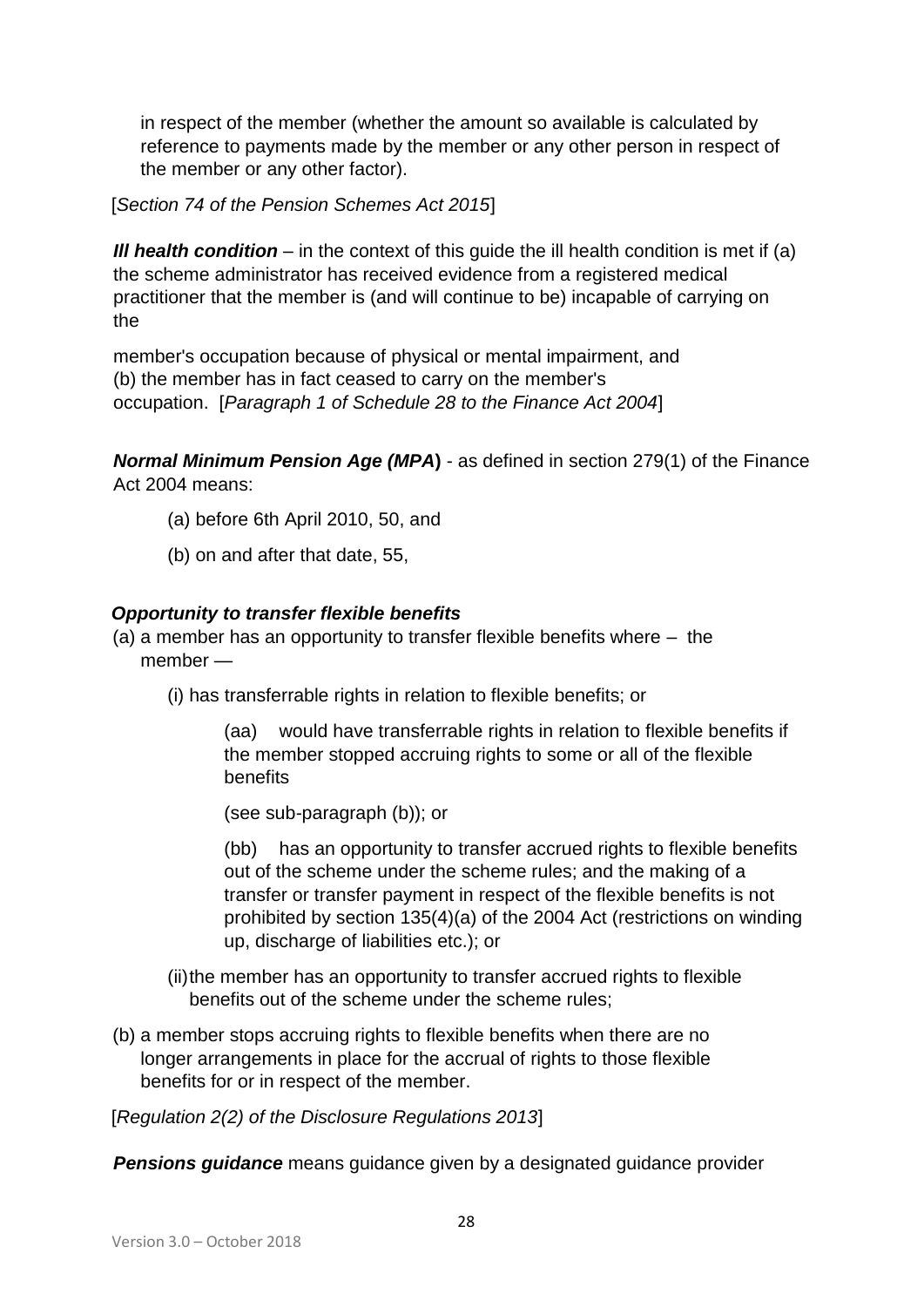(which has the meaning given in section 333E(1) of the Financial Services and Markets Act 2000 (designation of providers)) for the purpose of helping a member of a pension scheme, or a survivor of a member of a pension scheme, to make decisions about what to do with the flexible benefits that may be provided to the member or survivor

**Pension Input Amount** –the amount by which the value of a person's pension savings increase in any one year (the Pension Input Period). This is determined by calculating the difference between the Opening Value and the Closing Value for the aggregate of all the arrangements a member has in the Fund). Where the Closing Value is less than the Opening Value, the Pension Input Amount is nil. [S*ection 229 of the Finance Act 2004*]

*Uncrystallised Funds* - rights are uncrystallised if the member is not entitled to the present payment of benefits in respect of the rights. The member is to be treated as entitled to the present payment of benefits in respect of the sums and assets representing the member's drawdown pension fund or the member's flexi-access drawdown fund.

[*Section 212(1) and (2) of the Finance Act 2014*]

# **Legislative background and Useful Links**

### **Legislative background**

The Pension Schemes Act 2015 sets out the framework for the pension flexibilities introduced from April 2015. In addition the following regulations provide added detail:

• The Occupational and Personal Pension Schemes (Transfer Values)

(Amendment and Revocation) Regulations 2015 [SI 2015/498]

• The Occupational and Personal Pension Schemes (Disclosure of Information)

(Amendment) Regulations 2015 [SI 2015/482]

- The Occupational Pension Schemes (Consequential and Miscellaneous Amendments) Regulations 2015 [SI 2015/493]
- The Funded Public Service Pension Schemes (Reduction of Cash Equivalents) Regulations 2015 [SI 2015/892]
- The Pension Schemes Act (Transitional Provisions and Appropriate Independent Advice) Regulations 2015 [SI 2015/742]
- The Public Service (Civil Servants and Others) Pension (Consequential and Amendment) Regulations 2015 [SI 2015/372]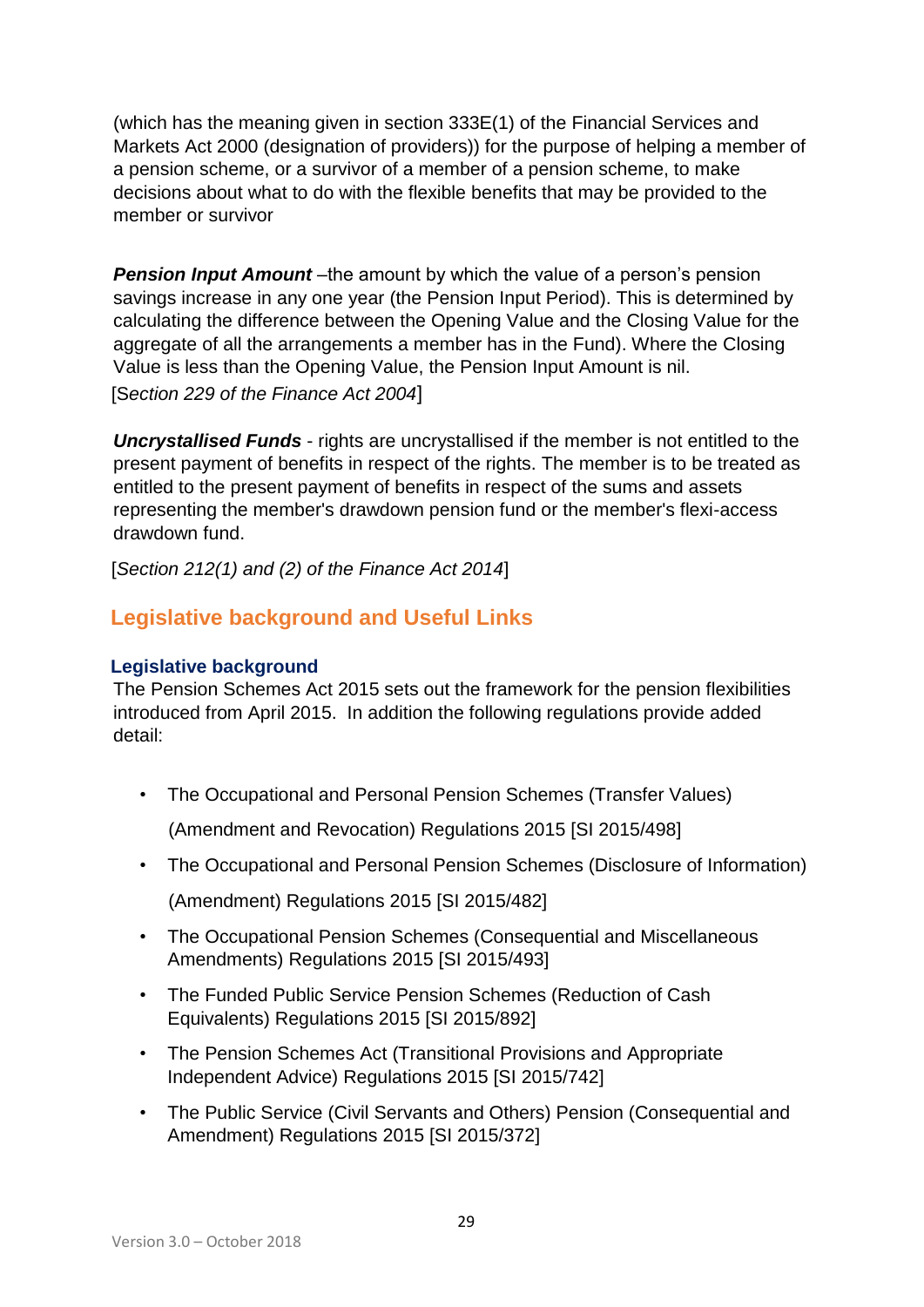- The Pension Sharing (Miscellaneous Amendments) Regulations 2016 [SI 2016/289]
- The Pension Protection Fund and Occupational and Personal Pension

Schemes (Miscellaneous Amendments) Regulations 2016 [SI 2016/294]

- The Pension Schemes Act 2015 (Transitional Provisions and Appropriate Independent Advice) (Amendment) Regulations 2017 [SI 2017/717]
- The Pension Schemes Act 2015 (Transitional Provisions and Appropriate

Independent Advice) (Amendment No 2) Regulations 2017 [SI 2017/1272]

In addition the legislative requirements of Part 6 of the Disclosure Regulation 2013 are set out in a table format in [appendix 2](http://lgpslibrary.org/assets/gas/ew/FCAVC_app2.docx.pdf) of this guide.

### **Useful links**

**The Money Advice Service** produce a useful booklet called "Your pension - it's time to choose leaflet". Administering authorities can request free printed versions from<https://www.moneyadviceservice.org.uk/en/articles/free-printed-guides>

**Pension Wise** - <https://www.pensionwise.gov.uk/en>

### **The Pensions Regulator (TPR)**

TPR has issued guidance on DB to DC transfers and conversions. Please see [http://www.thepensionsregulator.gov.uk/docs/db-dc-transfers-conversionsregulatory](http://www.thepensionsregulator.gov.uk/docs/db-dc-transfers-conversions-regulatory-guidance.pdf)[guidance.pdf](http://www.thepensionsregulator.gov.uk/docs/db-dc-transfers-conversions-regulatory-guidance.pdf) for more information.

TPR has also issued an "Essential Guide to Communicating with Members about Pension Flexibilities" – see

[http://www.thepensionsregulator.gov.uk/docs/essentialguide-pension-flexibilities](http://www.thepensionsregulator.gov.uk/docs/essential-guide-pension-flexibilities-april-2015.pdf)[april-2015.pdf](http://www.thepensionsregulator.gov.uk/docs/essential-guide-pension-flexibilities-april-2015.pdf)

See also TPRs guidance on protecting your members from scammers <http://www.thepensionsregulator.gov.uk/trustees/pension-scams-trustees.aspx>

**Combating Pension Scams** – a code of good practice developed by a pensions industry group is available here<http://www.combatingpensionscams.org.uk/>

The **Association for British Insurers (ABI)** has put together a guide called 'making retirement choices clear – a guide to simplifying language on retirement options' – the guide can be accessed here -

[https://www.abi.org.uk/globalassets/sitecore/files/documents/publications/public/2016/pensio](https://www.abi.org.uk/globalassets/sitecore/files/documents/publications/public/2016/pensions/making-retirement-choices-clear-nov-2016.pdf)  [ns/making-retirement-choices-clear-nov-2016.pdf](https://www.abi.org.uk/globalassets/sitecore/files/documents/publications/public/2016/pensions/making-retirement-choices-clear-nov-2016.pdf)

The FCA has provided guidance on what it expects when firms are providing advice on pension transfers [https://www.fca.org.uk/news/news-stories/advising](https://www.fca.org.uk/news/news-stories/advising-pension-transfers-our-expectations)[pensiontransfers-our-expectations](https://www.fca.org.uk/news/news-stories/advising-pension-transfers-our-expectations)